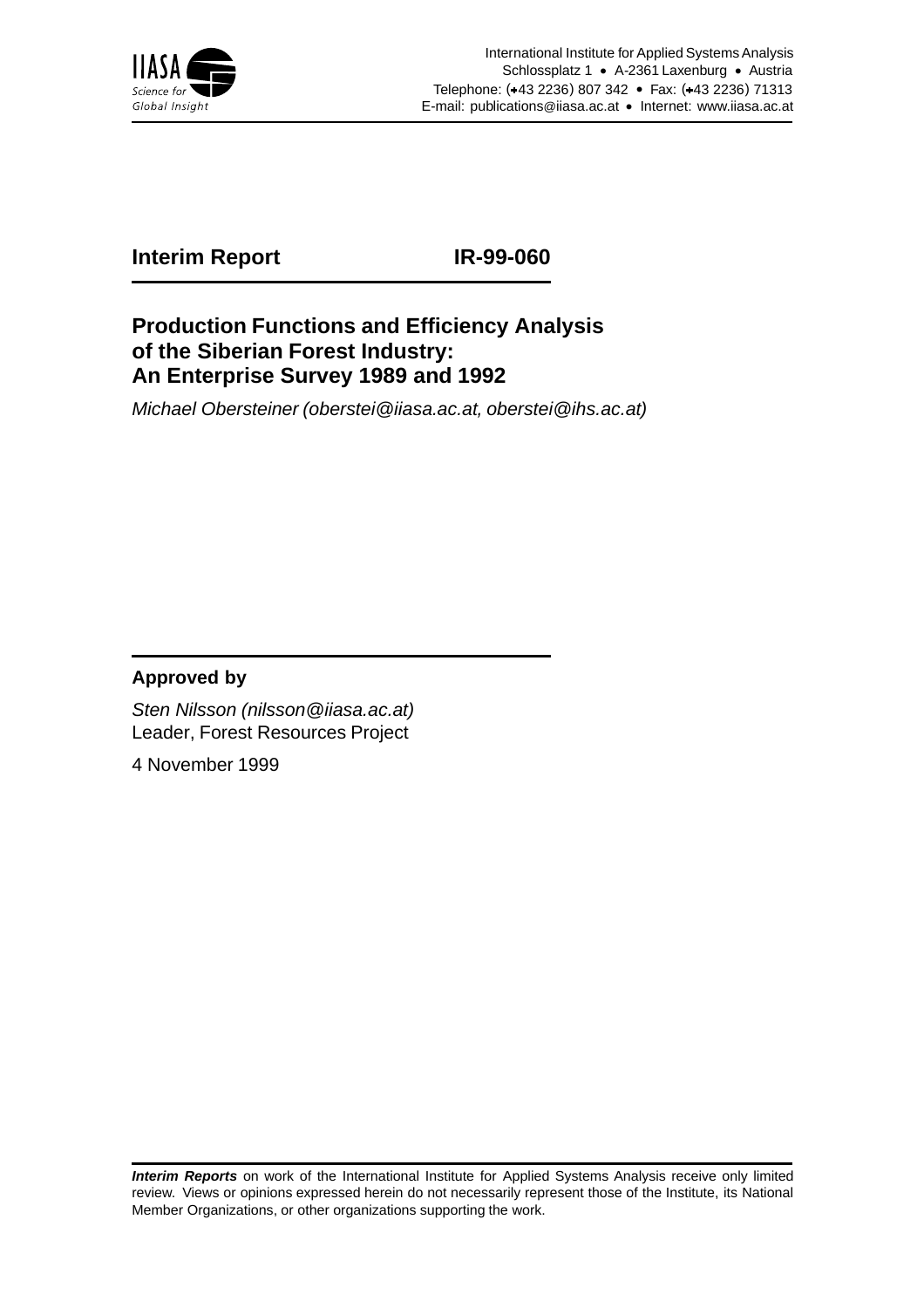#### Foreword

The technological state and upgrading are the most important determinants of competitiveness for the Siberian forest sector. The technological properties and the geography of output and efficiency are investigated in this paper. This is a first attempt to quantify and explain the differences in productive efficiency on an enterprise level. From numerous personal visits to enterprises in the region, we know that the financial balance sheet data prior to and after the collapse of the Former Soviet Union are, in general, not reflecting the true state of an enterprise. Instead, it was decided to use physical output data from 1989 and 1992 to quantify the technological state of the enterprises. These two years were selected for two reasons: (1) enterprises were still tightly monitored by the statistical organs which is reflected in the high reliability of the data; and (2) enterprises were producing close to their production capacity which allows us to measure technical inefficiency. The data was collected by a large network of regional experts in the field and were appraised for consistency at IIASA.

Our findings indicate that on the micro-level economies of scale in production are even more important than on the regional level. Efficiency differences are small within Siberia compared to the large productivity gap of current western technologies. Labor productivity could rise by a factor of 6 to 40 if the latest western technology were introduced. This will, of course, have dramatic effects on the employment situation in the forest sector, which has its operations primarily in rural mono-enterprise towns. As soon as forest enterprises adopt a high productive and more economical (even under Russian conditions) technology, it can be predicted that a large number of workers will be omitted from the payroll of forest industrial enterprises. Currently, the Russian Federation lacks policy measures and effective programs to deal with large scale unemployment in rural areas, and there are no programs to facilitate labor mobility of rural workers. This lack of support has already created severe social hardship and will, according to our predictions, pejorate in the near future when enterprises start to restructure and radically increase productivity in a post-barter economy. There is also no sign that the government will be able to do something about poverty in the rural areas of Russia.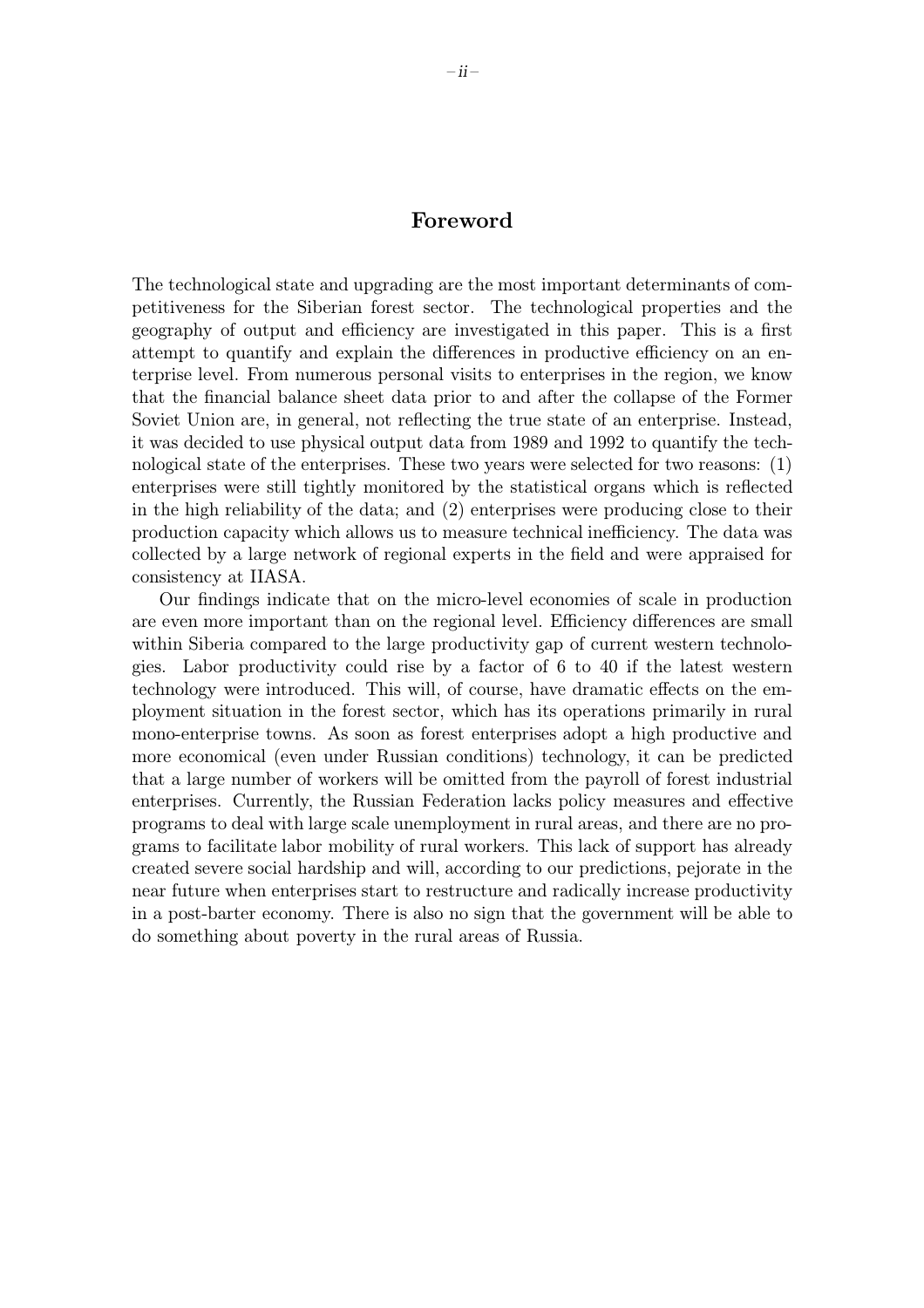## Acknowledgments

Financial support from the Austrian Federal Ministry of Science and Transport (GZ 308.958/I-III/B8/98) is gratefully acknowledged.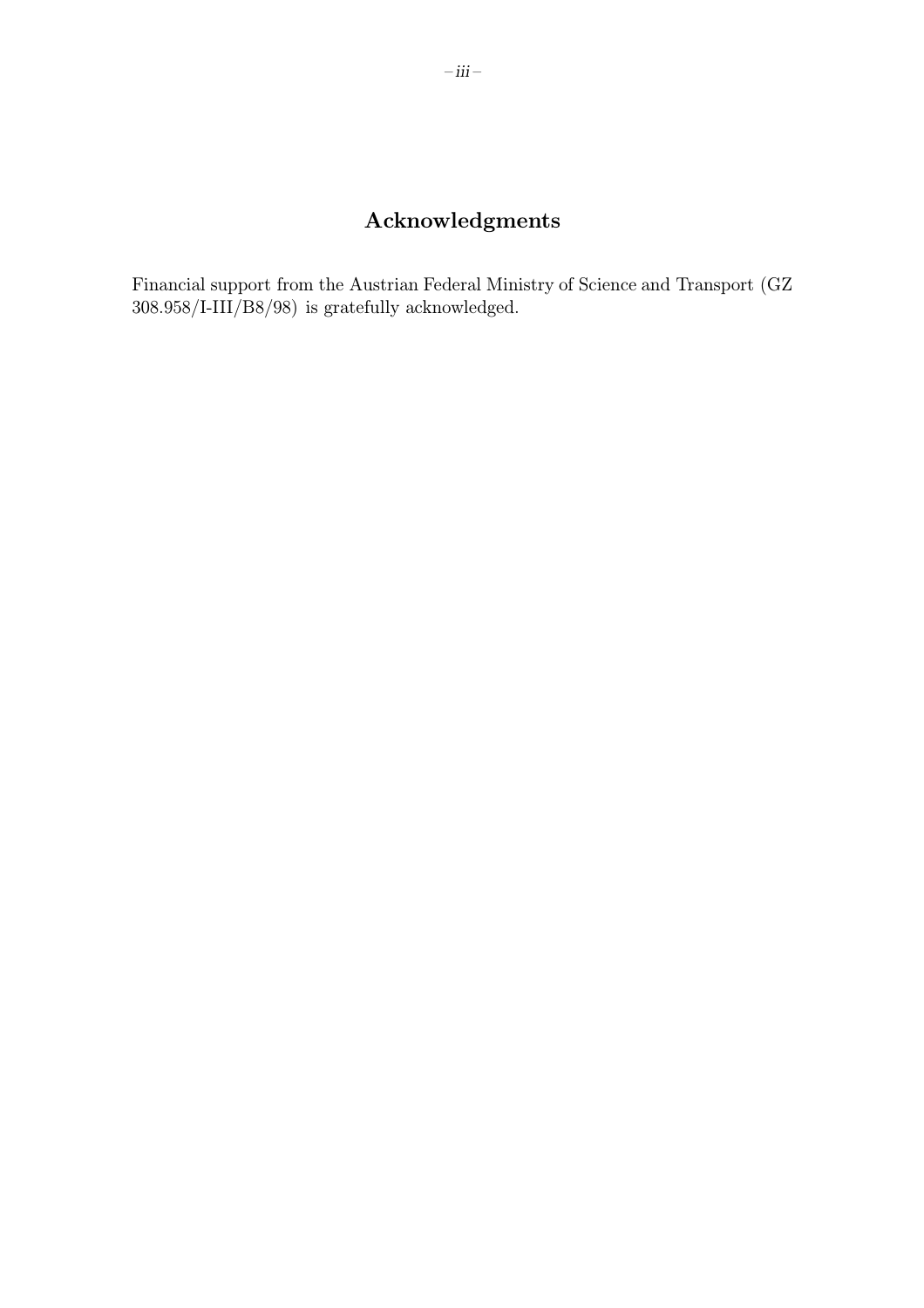## Contents

| 1        | Introduction<br>1                                                                                                                                                                                                                                                                                                                                                                                                                                                |                                       |  |  |  |
|----------|------------------------------------------------------------------------------------------------------------------------------------------------------------------------------------------------------------------------------------------------------------------------------------------------------------------------------------------------------------------------------------------------------------------------------------------------------------------|---------------------------------------|--|--|--|
| $\bf{2}$ | Mathematical Programming Approach to Efficiency<br>Measurement Data Envelopment Analysis (DEA)<br>$\bf{2}$<br>3<br>Variable-returns-to-scale (VRS) model $\ldots \ldots \ldots \ldots \ldots$<br>2.1<br>Constant-returns-to-scale (CRS) model $\ldots \ldots \ldots \ldots \ldots \ldots$<br>2.2<br>$\overline{4}$<br>Measurement of efficiency and<br>2.3<br>the output oriented model $\dots \dots \dots \dots \dots \dots \dots \dots \dots$<br>4<br>5<br>2.4 |                                       |  |  |  |
| 3        | 6<br>Data                                                                                                                                                                                                                                                                                                                                                                                                                                                        |                                       |  |  |  |
| 4        | Results<br>Geographic distribution of efficiency<br>4.1<br>4.2<br>Enterprises forming the efficient frontier $\ldots \ldots \ldots \ldots \ldots$<br>4.3<br>4.4<br>4.5<br>Estimating Cobb-Douglas production functions<br>4.6<br>The translog specification of the production function $\ldots \ldots \ldots$<br>4.7                                                                                                                                             | 6<br>6<br>8<br>8<br>9<br>9<br>9<br>10 |  |  |  |
| 5        | <b>Discussion</b>                                                                                                                                                                                                                                                                                                                                                                                                                                                | 12                                    |  |  |  |
| 6        | Conclusion<br>15                                                                                                                                                                                                                                                                                                                                                                                                                                                 |                                       |  |  |  |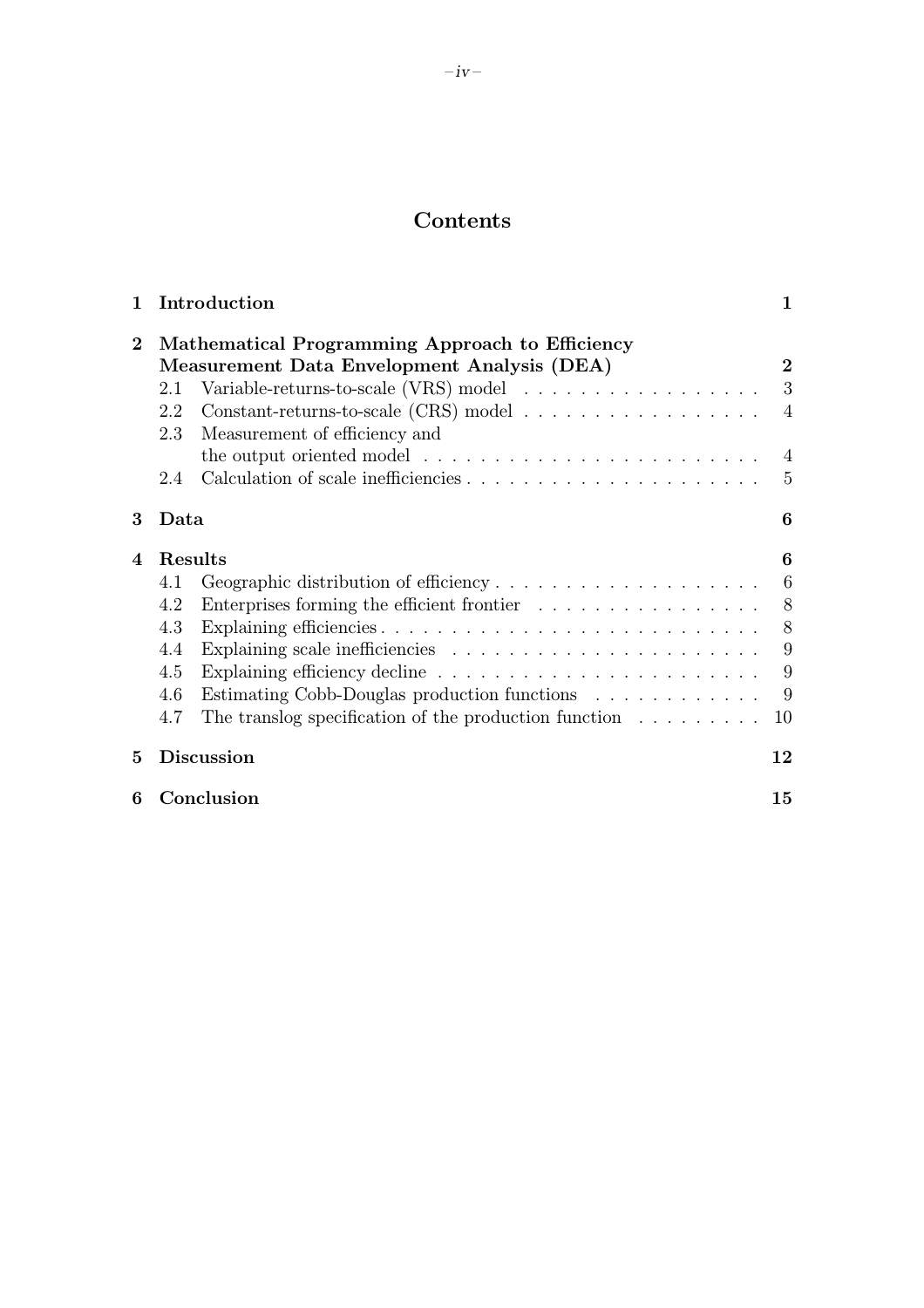# Production Functions and Efficiency Analysis of the Siberian Forest Industry: An Enterprise Survey 1989 and 1992

Michael Obersteiner (oberstei@iiasa.ac.at, oberstei@ihs.ac.at)

# 1 Introduction

It is well known that in the Former Soviet Union large economic inefficiencies were present in the system of a planned economy. These inefficiencies were not only related to the use of rawmaterials, but also to labor and energy use. An elaborate pricing system could mask most of these inefficiencies for a long time but the extent and distribution of these inefficiencies became apparent during the transition to a market economy. The entire manufacturing sector requires restructuring and technological upgrading. In this respect, it is important to target specific inefficiencies. A first step is to characterize and quantify inefficiencies and understand the properties of current and future production technology.

From a methodological point of viewthe analysis of single enterprise performance is difficult with Russian data for the following reasons:

- The assumptions of profit maximization and cost minimization can not be applied;
- Inputs are not reported separately for different outputs; and
- Large uncertainties about data quality exist.

However, these reasons also apply to the analysis of more aggregate data. At best, the problems concerning data quality are equally large. The advantage of working with individual company data is that, in the course of time through extensive study tours, one understands the real workings of the enterprises. In addition, we were able to acquire technical descriptions of the technology used, which certainly helped to validate our results.

Data Envelopment Analysis (DEA), as discussed below, has proved to be valuable for many empirical applications. The absence of a priori assumptions have resulted in an efficient frontier estimation in the non-profit sector, the regulated sector, and the private sector of western economies.

The efficiency of a production unit can be described by comparing observed and optimal values of outputs and inputs. This comparison can take the form of the ratio of observed to maximum potential output obtainable from a given input, or the ratio of minimum potential to observed input required to produce a given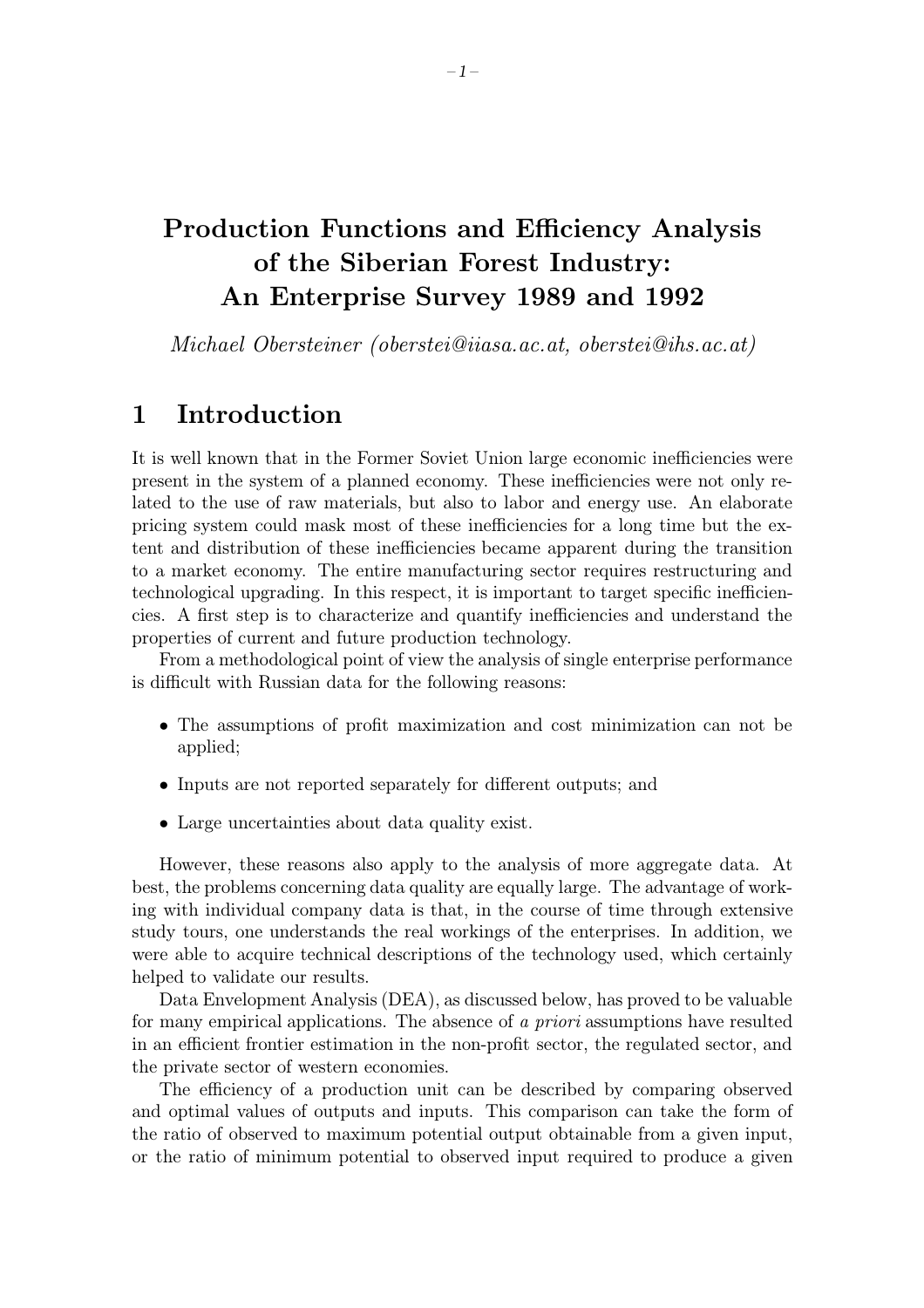output, or a combination of both. In these comparisons, the optimum is defined in terms of production possibilities, and efficiency is technical. It is also possible to define the optimum in terms of the behavioral goal of the production unit. In this event, efficiency is economic, and measured by observed and optimum costs, revenue, profit, or whatever the production unit is assumed to pursue subject, of course, to the appropriate constraints on quantities and prices.

In this paper, I will give a short description of the method applied to measure inefficiencies using a mathematical programming approach (Ali and Seiford, 1994), $<sup>1</sup>$ </sup> and present some basic statistical analysis of the efficiency scores of individual enterprises of the Siberian forest industry. The differences and analogies to the standard econometric approach will be presented and production functions will be estimated using simple econometric models including calculated efficiency scores.

# 2 Mathematical Programming Approach to Efficiency Measurement Data Envelopment Analysis (DEA)

In their original study, Coopers *et al.*, (1978), described the DEA methodology as a "mathematical programming model applied to observed data that provides a new way of obtaining empirical estimates of extremal relationships such as the production functions and/or efficient production possibility surfaces that are the cornerstones of modern economics".

In standard microeconomic theory, the production function can be interpreted as forming the basis for a description of input–output relationships of a firm, groups of firms, or even of an entire sector. Alternatively, the production function constitutes a frontier for the production possibility set. Efficiency computations can be made relative to this frontier if it is known. However, in practice, one has only data a set of observations for each decision making unit  $(DMU)$  corresponding to the achieved output levels for given input levels. Thus, the initial task is to determine which of the set of  $DMUs$ , as represented by observed data, form the empirical production function or envelopment surface.

We assume that there are  $n$  DMUs to be evaluated. Each DMU consumes varying amounts of  $m$  different inputs to produce  $s$  different outputs. Specifically, decision making units l, consume  $x_{il} \leq 0$  amount of input i and produces  $y_{rl} \leq 0$ amount of output r.  $X_l$  and  $Y_l$  will denote vectors of input and output values for  $DMU_l$  respectively. The models of DEA seek to determine which of the n decision making units determine an envelopment surface. This envelopment surface is referred to as the empirical production function or the efficient frontier. DEA provides a comprehensive analysis of relative efficiencies for multiple input and output situations by evaluating each  $DMU$  and measuring their performance relative to an envelopment surface composed of other DMUs. Units that lie on the surface are efficient in this terminology but units that do not lie on the surface are called inefficient and the analysis allows for measuring their relative inefficiency.

<sup>&</sup>lt;sup>1</sup>The accuracy of the GAUSS program was checked with sample data as published in Ali and Seiford (1994).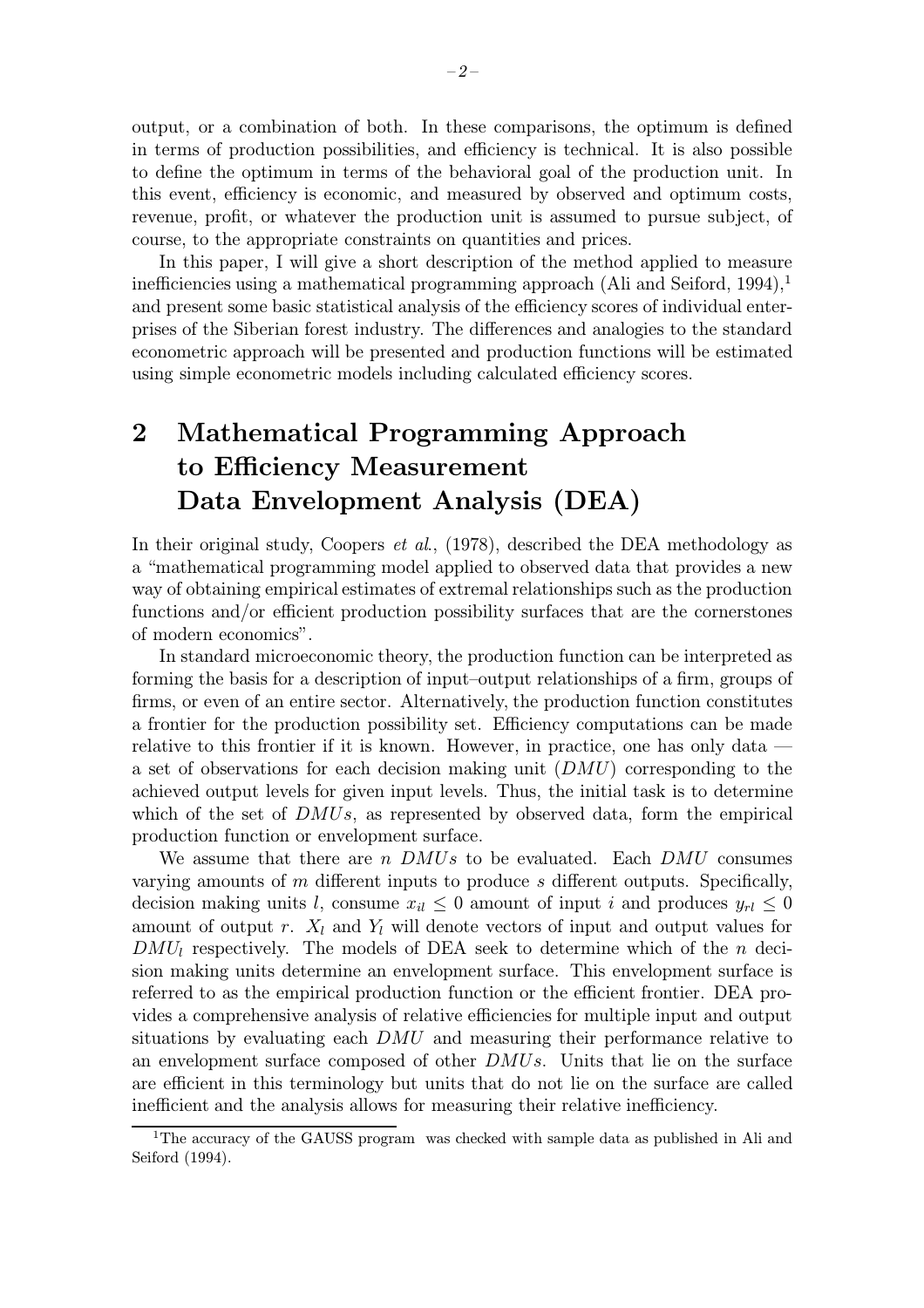There are two basic types of envelopment surfaces in data envelopment analysis, variable-returns-to-scale  $(VRS)$  and constant-returns-to-scale  $(CRS)$  surfaces.

#### 2.1 Variable-returns-to-scale (VRS) model

The VRS envelopment surface consists of portions of supporting hyperplanes in  $R^{m+s}$  that form particular facets of the convex hull of the points  $(Y_i, X_j)$  of the DMUs,  $j = 1 - \cdots - n$ . The general equation of a hyperplane in  $R^{m+s}$  is given by:

$$
\sum_{r=1}^{n} \mu_r y_r - \sum_{i=1}^{m} \nu_i x_i + \omega = 0 \tag{1}
$$

This is a supporting hyperplane if all of the points  $(Y_i, X_j)$  lie on or beneath the hyperplane and, additionally, the hyperplane passes through at least one of the points. These conditions can nowbe written as a linear programming problem as follows:

$$
VRS_P(Y_l,X_l):
$$

$$
\mu_r, \nu r, \omega \sum_{r=1}^{s} y_{rl} \mu_r - \sum_{i=1}^{m} x_{il} \nu i + \omega \n\sum_{r=1}^{s} y_{rl} \mu_r - \sum_{i=1}^{m} x_{il} \nu i + \omega \leq 0 \quad \text{for } j = 1 - \dots - n \n\mu_r \geq 1 \quad \text{for } r = 1 - \dots - s \n\nu_r \geq 1 \quad \text{for } i = 1 - \dots - m
$$
\n(2)

The set of constraints insures that all points lie on or belowthe supporting hyperplane. The objective function measures the distance from  $DMU<sub>l</sub>$  to this hyperplane. Maximization of the objective function selects a hyperplane which minimizes this distance. The supporting hyperplane for efficient  $DMUs$  serves as the closest supporting hyperplane for an inefficient DMU.

The representation of the problem, as stated above, makes it difficult to identify the underlying facet structure. An accessible representation of the facet structure is given by solving the linear programming dual. This makes a convex combination of the reference DMUs possible. The dual problem can be stated as follows:

$$
VRS_E(Y_l,X_l):
$$

$$
\chi_r, s_r, e_i - (\sum_{r=1}^s s_r + \sum_{i=1}^m e_i)
$$
  

$$
\sum_{j=1}^n y_{rj} \lambda_j - s_r = y_{rl} \qquad r = 1 - \dots - s
$$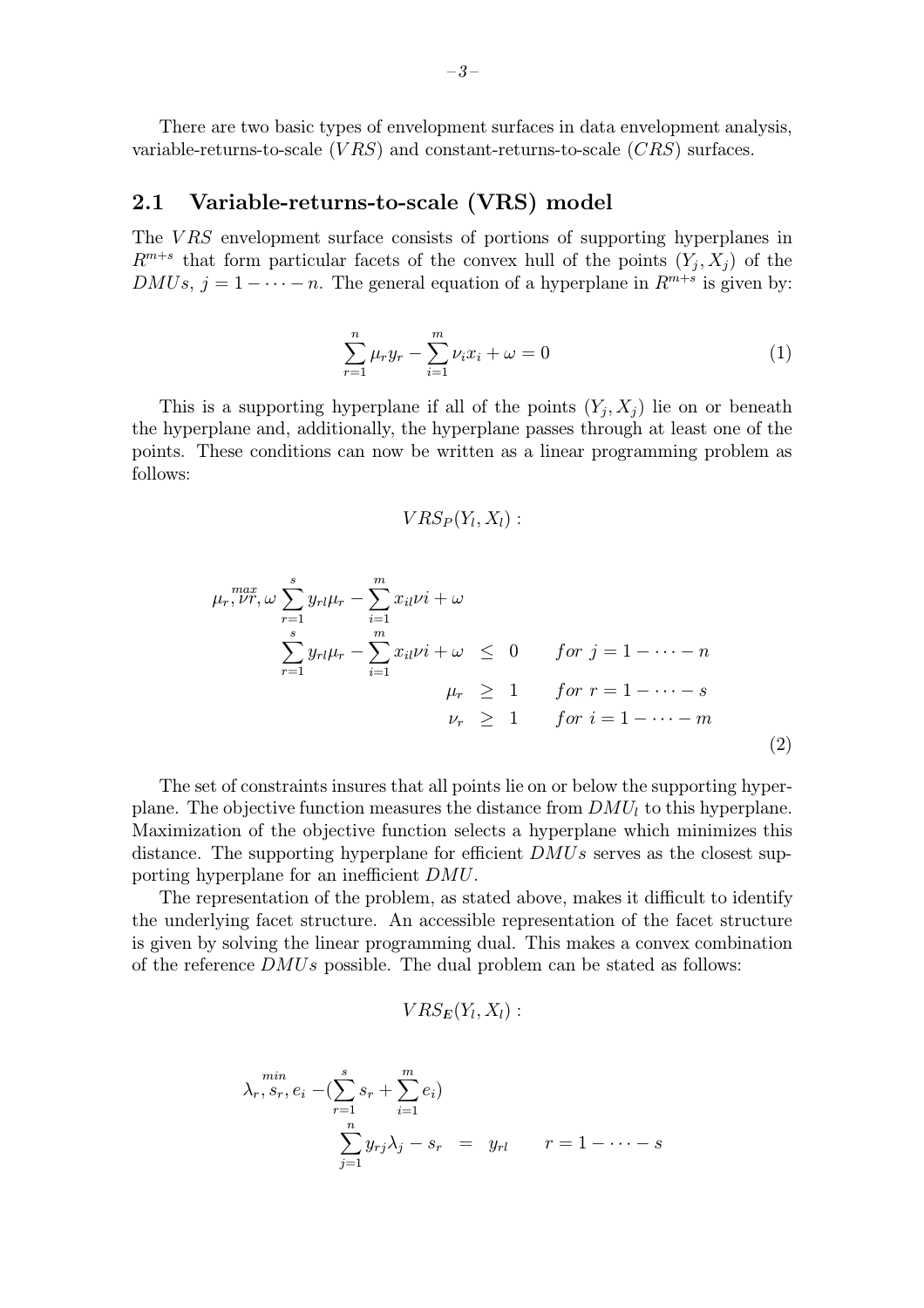$$
-\sum_{j=1}^{n} x_{ij} \lambda_j - e_i = -x_{il} \qquad i = 1 - \dots - m
$$
  

$$
\sum_{j=1}^{n} \lambda_i = 1
$$
  

$$
\lambda_j \geq 0, \qquad j = 1 - \dots - n
$$
  

$$
s_r \geq 0, \qquad r = 1 - \dots - s
$$
  

$$
e_i \geq 0, \qquad i = 1 - \dots - m
$$
  
(3)

The first s constraints correspond to the s outputs, the m constraints to the m inputs, and the last constraint,  $\lambda_i \geq 0$ , is associated with the variable  $\omega$ . The variables of the dual problem are non-negative. The optimal solution to  $VRS_E$  and  $(Y_l, X_l)$  consists of the s-vector of output slacks,  $s_l$ , and m-vector of excess inputs,  $e_l$ , and the *n*-vector  $\lambda_l$ . If  $\lambda_{ll} = 1$  then  $DMU_l$  lies on the envelopment surface and is efficient. For a DMU that does not lie on the envelopment surface, the point  $(\hat{Y}_l, \hat{X}_l)$  is referred to as the projected point. The projected point can equivalently be expressed as:

$$
(\hat{Y}_l, \hat{X}_l) = (\sum_{j=1}^n \lambda_i^l Y_j, \sum_{j=1}^n \lambda_i^l X_j) = (Y_l + s^l, X_l + e^l)
$$
\n(4)

The vector  $s^l$  is, again, the vector of output slacks and the m-vector  $e^l$  is the vector of excess inputs.

#### 2.2 Constant-returns-to-scale (CRS) model

A CRS envelopment surface consists of hyperplanes in  $R^{m+s}$  that form particular facets of the conical hull of the points  $(Y_j, X_j)$ , where  $j = 1 - \cdots - n$ ). In contrast to the previous surface, all supporting hyperplanes for a CRS envelopment pass through the origin. Thus,  $\omega = 0$ , and the equation for a hyperplane reduces to:

$$
\sum_{r=1}^{n} \mu_r y_r - \sum_{i=1}^{m} \nu_i x_i = 0 \tag{5}
$$

Computationally, the CRS multiplier and dual programs are very similar to the VRS program. In the dual program the only difference is that the restriction  $\sum_{j=1}^{n} \lambda_i = 1$  is missing in the CRS formulation. Since the constraint set for the dual CRS is less restrictive (the convexity constraint is absent), lower efficiency scores are possible and, consequently, also fewer DMUs are declared efficient.

#### 2.3 Measurement of efficiency and the output oriented model

The DEA analysis, as discussed above, requires the solution of n linear programming problems for each  $DMU$ . In the evaluation of unit l we solve the LP problem for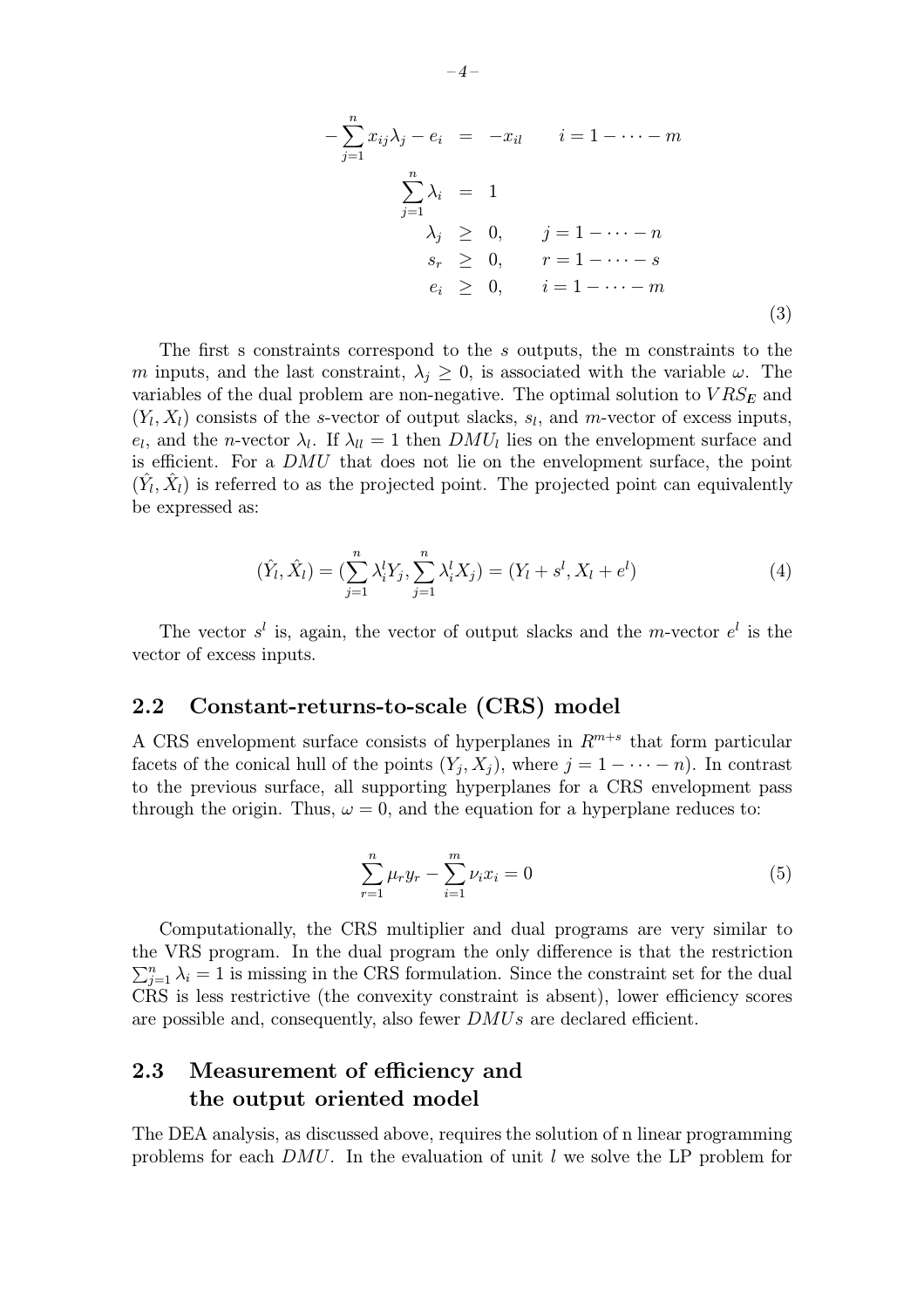the particular envelopment surface and obtain a facet-defining hyperplane of the envelopment surface and a projected point  $(\hat{Y}_l, \hat{X}_l)$  that lies on the hyperplane. Measures of efficiency for  $DMU_l$  address the discrepancy between the point  $(Y_l, X_l)$ and the projected point  $(\hat{Y}_l, \hat{X}_l)$  on the envelopment surface. The points  $(\hat{Y}_l, \hat{X}_l)$  and  $(Y_l, X_l)$  lie on parallel planes that differ by the constant  $\delta^l = -\mu^l \hat{Y}_l - Y_l - \nu^l X_l - \hat{X}_l =$  $-\mu^l s^l - \nu^l e^l$ . The discrepancy is calculated with respect to the optimum value of the objective function.

In an output oriented model, the output vector can be increased proportionally by the factor  $\rho$  in order to project the  $(Y_l, X_l)$  along the vector  $s^l$ . The amount of proportional increase of outputs  $\rho$  for the obtained projected points is given by:

$$
\rho = \stackrel{min}{r} \frac{\hat{y_{rl}} - y_{rl}}{y_{rl}} \le 0 \tag{6}
$$

 $\rho$  determines the extent to which inefficiency can be reduced by proportional output augmentation. The output oriented models for CRS an VRS envelopment are stated as follows:<sup>2</sup>

CRS output orientation — first stage:

$$
\begin{array}{rcl}\n& \phi, \lambda, s, e \phi \\
& -Y\lambda + \phi Y_l + s & = & 0 \\
& & X\lambda + e & = & X_l \\
& & \lambda \geq 0, e \geq 0, s \geq 0\n\end{array}
$$
\n(7)

CRS output orientation — second stage:

$$
\lambda, s, e - (1s + 1e)
$$
  
\n
$$
Y\lambda - s = Y_l
$$
  
\n
$$
-\phi^l X \lambda - e = -X_l
$$
  
\n
$$
\lambda \ge 0, e \ge 0, s \ge 0
$$
  
\n(8)

The computation of the first and second stage problem of the VRS output orientation are analogous to the CRS computation. The only difference is, again, that the VRS constraint set is extended by  $1\lambda = 1$ . The resulting efficiency scores of both models are unit invariant.

#### 2.4 Calculation of scale inefficiencies

Efficiency can, in principal, be divided into two components: allocative and technical efficiency. The allocative efficiency component can be described as the ratio

<sup>2</sup>The second stage was programmed, however, for computational convenience not analyzed. With test runs, I confirmed that the differences between the first and second stages for the calculated  $\phi$  were minimal for all  $DMUs$ .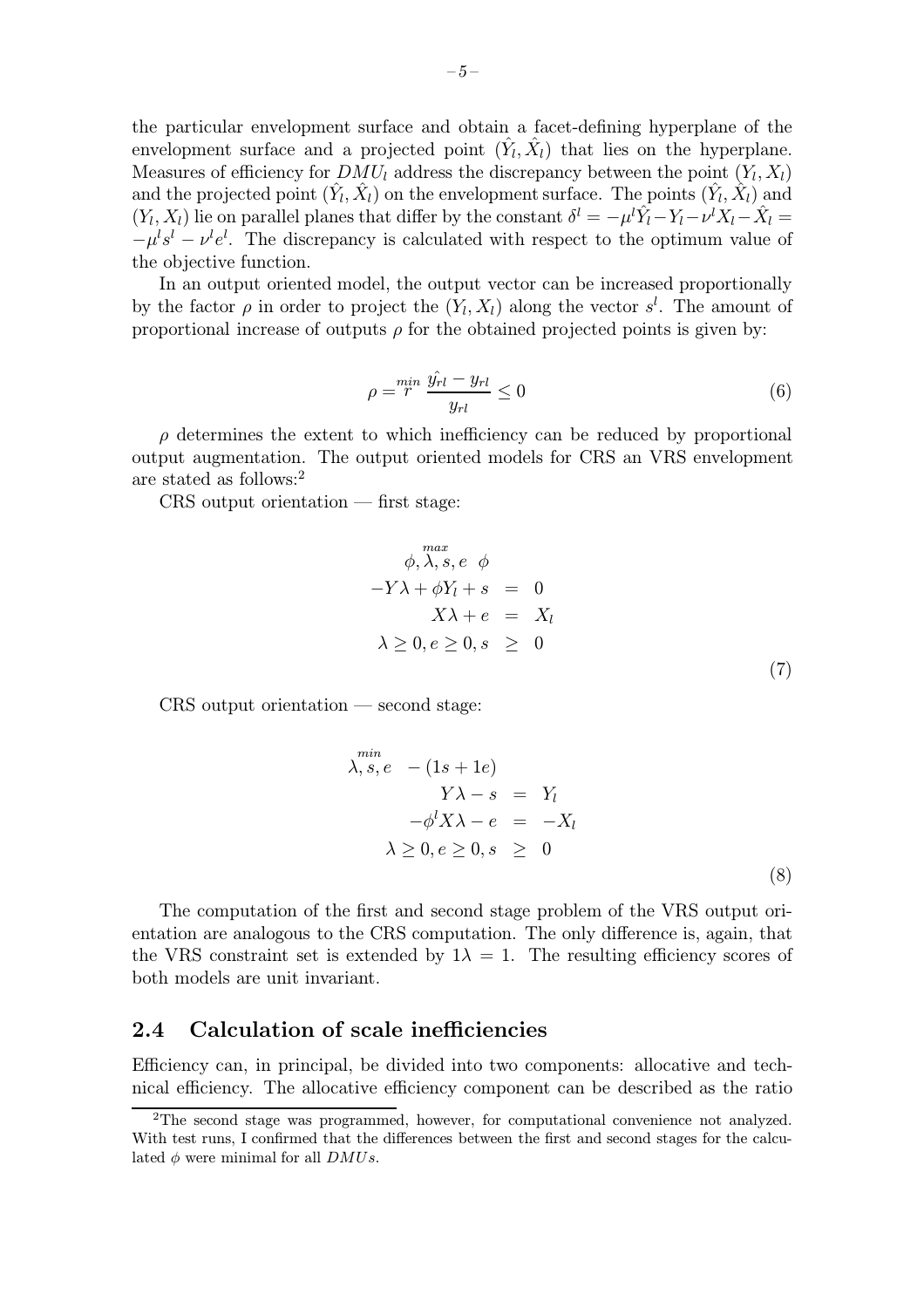between the distance of the enveloping VRS hull and the distance of the observed DMU from the input–output many-fold. The allocative efficiency can be associated with managerial (tactical) inefficiencies and are identical with the VRS-efficiency score. The technical efficiency component can be associated with the strategical imperfections of decisions of the overall input–output combination of a DMU. In the DEA terminology the technical inefficiency is called scale efficiency  $\varsigma$  and is calculated by the formula:

$$
\varsigma = \frac{\phi_{VRS}}{\phi_{CRS}}.\tag{9}
$$

ς measures the distance between the VRS hull and the CRS hull for a projected  $DMU_l$ .

#### 3 Data

The data was collected by a Russian team of collaborators and made available to the International Institute for Applied Systems Analysis (IIASA), Laxenburg, Austria. This data stems from individual enterprises of the forest industry of Siberia. Enterprises which were not randomly selected; only those enterprises, known by the team of data collectors, were sampled. The data set, as presented here, describes the situation of a typical "lespromhoz". These are enterprises producing roundwood and/or lumber. In some cases, the enterprise also produced other output, such as resins, tannin oils, and cedar nuts. This output was not included in the data set analyzed.

Several appraisals have been written on data quality. It was concluded that some of the data items are very doubtful or, at least, need further verification. Data was collected for 1989 and 1992. In 1989, there was still the planned economy, whereas in 1992, market reforms had already begun. In updating our database we learned that not only data quality rapidly declined, but also many indicators were simply not collected any more (e.g., energy use), or had completely lost their meaning and were subject to manipulation (e.g., capital). In light of the fact that GosKom-Stat lost virtually all of its institutional powers, there should be more discussion among empirical transition economists about which questions can be tackled with the uncertain database and which questions should and should not be tackled.

## 4 Results

#### 4.1 Geographic distribution of efficiency

Data was analyzed separately for  $1989$  and  $1992<sup>3</sup>$  One-way analysis of variance revealed that efficiencies (VRS and CRS) were significantly different across regions. The analysis of variance for the variable  $\phi_{92,CRS}$  is given in Table 1. A basic statistical

<sup>3</sup>One-way ANOVA of the efficiency scores with the factor time yielded significant results with unrestricted data only.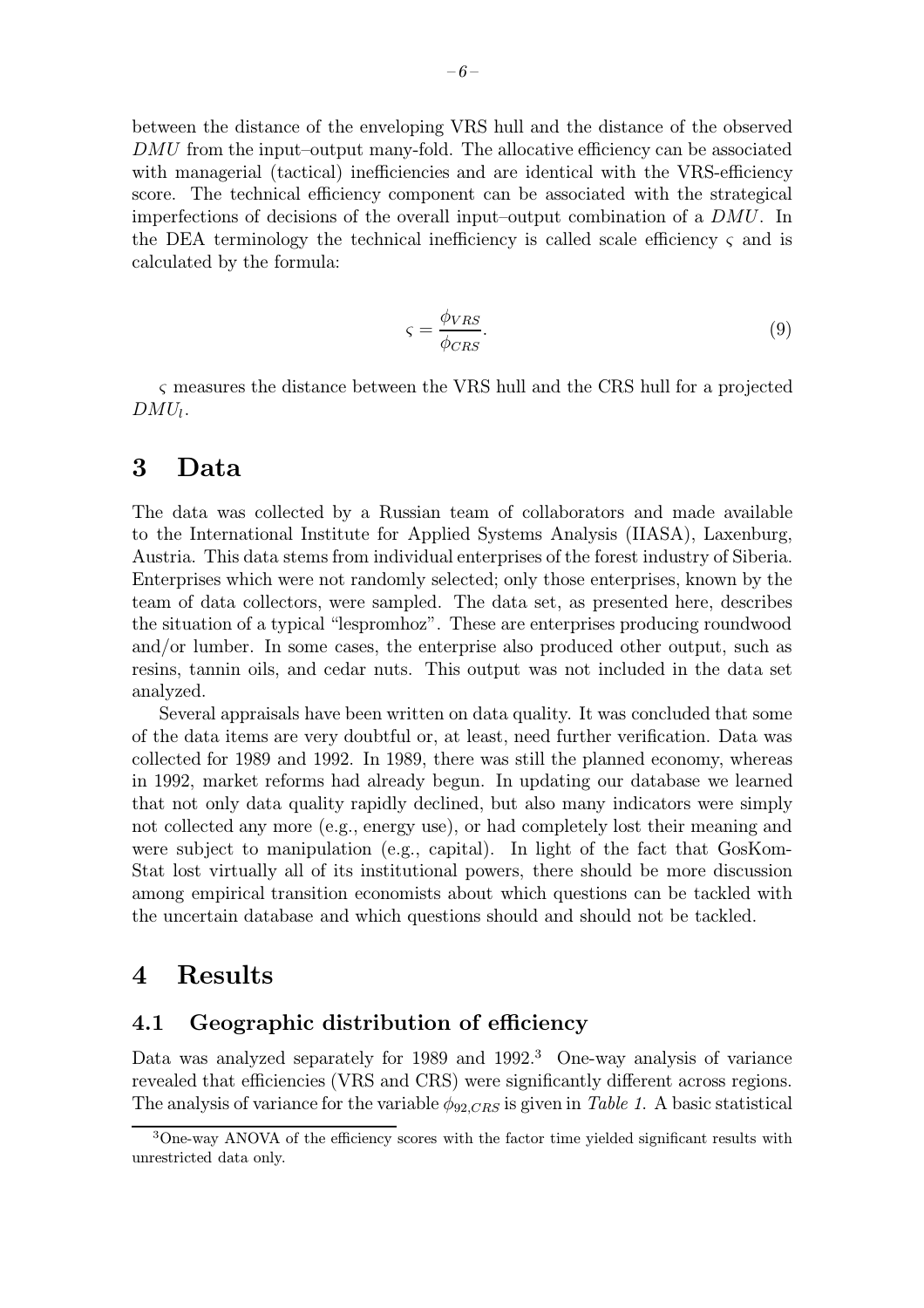description of  $\phi_{92,CRS}$  of lespromhozes distributed over various regions is given in Table 2.

| Source               | D.F. | SSq                              | $MSq \mid$ F-Ratio $\mid$ F-Prob |        |
|----------------------|------|----------------------------------|----------------------------------|--------|
| Between Groups       |      | $4 \mid 0.2073 \mid 0.0518 \mid$ | 4.2705                           | 0.0029 |
| <b>Within Groups</b> |      | $114 \mid 1.3834 \mid 0.0121$    |                                  |        |
| Total                | 118  | 1.5907                           |                                  |        |

Table 1: One-way ANOVA statistics of  $\phi_{92,CRS}$ 

Table 2: Basic statistical indicators of  $\phi_{92,CRS}$ 

| Region      | Count | Mean   | Deviation | Error  |
|-------------|-------|--------|-----------|--------|
| Krasnoyarsk | 28    | 0.8552 | 0.1439    | 0.0272 |
| Irkutsk     | 35    | 0.9450 | 0.0762    | 0.0129 |
| Kemerovo    | 12    | 0.8502 | 0.1877    | 0.0542 |
| Novosibirsk | 15    | 0.9491 | 0.0469    | 0.0121 |
| Tjumen      | 29    | 0.8777 | 0.0862    | 0.0160 |
| Total       | 119   | 0.8984 | 0.1161    | 0.0106 |

The lespromhozes of the Irkutskii oblast were the most efficient. This observation from the data can also be verified by the fact that some of the latest development projects of the forest industry in Siberia were located in this oblast. Within the oblast, the most efficient lespromhozes are located around the large wood-processing plants, Ust-Illimsk and Bratsk. Interestingly, stock shares of these two enterprises, publicly traded at the Moscow stock market, were among the most profitable of all the industrial stocks in the Russian Federation at the time the Moscow Stock Exchange (MSE) sawits first hausse.

Although VRS and CRS efficiency scores showed significant differences across Siberian regions, scale efficiencies did not follow this pattern (Table 3).

Table 3: F-statistics of one-way ANOVA of efficiency scores with geographic region as a factor

| Significance level of the F-test |        |
|----------------------------------|--------|
| $\phi_{92VRS}$                   | 0.0317 |
| $\phi_{89CRS}$                   | 0.0006 |
| $\phi_{89VRS}$                   | 0.0171 |
| $\zeta$ 92                       | 0.6274 |
| <b>S92</b>                       | 0.2446 |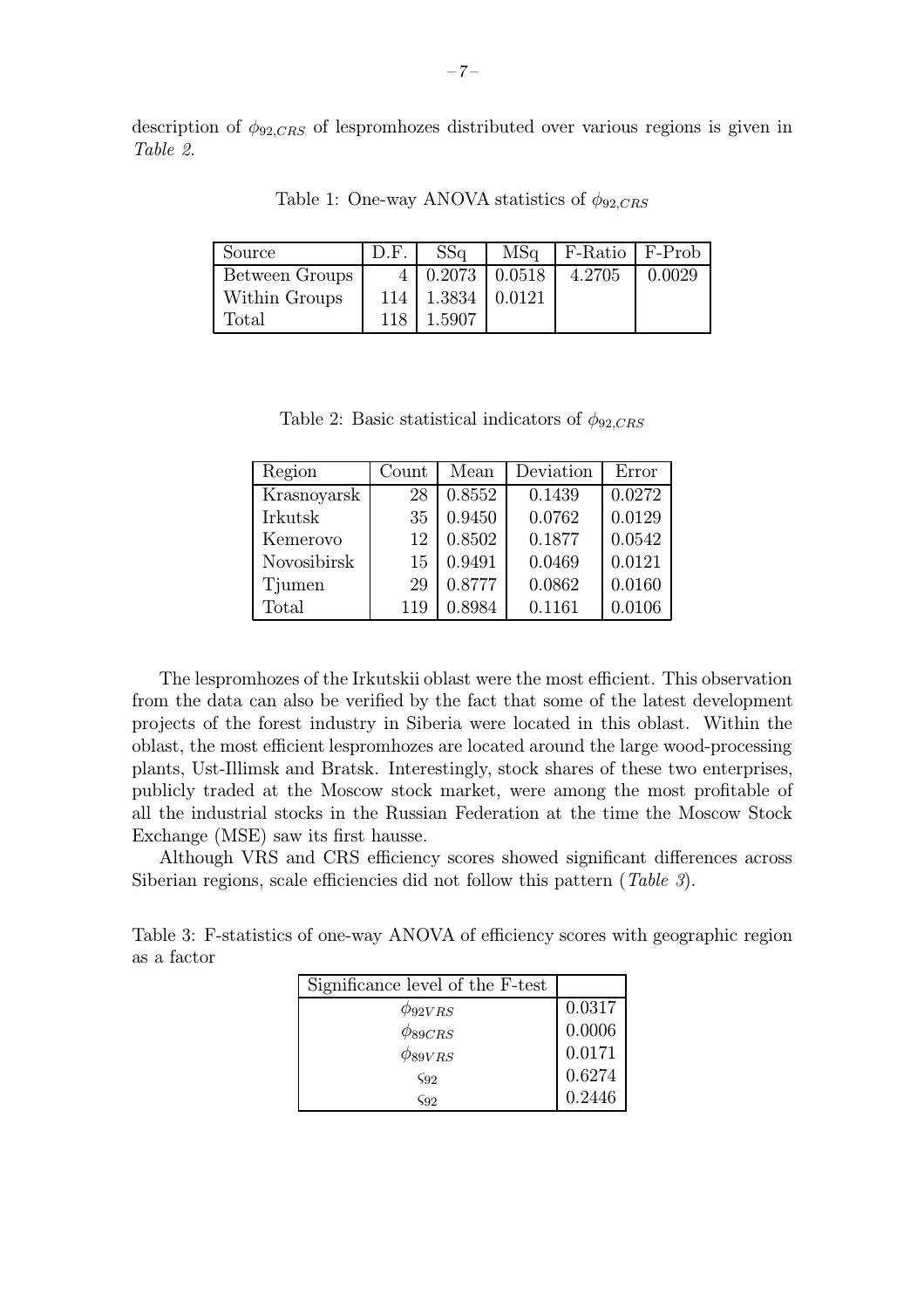Efficient lespromhozes were, in all cases, part of some of the few enterprise associations (obedinenije). Enterprises of the following enterprise associations lie on the efficient frontier:

- HA Bratskles
- HA Illimskles
- TPO Ust–Illimskii
- TPO Tjumenlesprom
- Novosibirskii Koncern
- Novosibirskoe LTPO

#### 4.3 Explaining efficiencies

An interesting question from a methodological point of viewis: HowOrdinary Least Squares (OLS) would explain efficiency scores with the variables by which they were generated? Equation 11 was used to analyze this relationship.

$$
\phi_{t;CRS,VRS} = \beta_{t;CRS,VRS}^{1} + \beta_{t;CRS,VRS}^{O} * Output_{i,t} \n+ \beta_{t;CRS,VRS}^{I} * Input_{j,t} + \epsilon
$$
\n(10)

The adjusted  $R^2 - s$  of this multiple regression procedure never exceeded the level of 0,25. An increase in the  $R^2$  was observed when restricting data by  $\phi_{CRS} \geq 0,85$ and  $\phi_{VRS} \geq 0.85$ . This restriction eliminated outliers, which explains the increase in the  $R<sup>2</sup>$ . There is also a high degree of multicollinearity in this model. Calculating the eigenvector of the explaining variable matrix revealed a high degree of multicollinearity. A strong near dependency between the produced lumber and the amount of roundwood used to produce lumber was detected. Erasing the roundwood input variable from the ill-specified data matrix results in considerable changes in the  $\beta$ -values, as one would expect in such a situation of high multicollinearity. I proceeded to remove the variables "residual value of productive assets" and "electricity" from the data matrix for the same reason. This produced results which did not improve the quality of the model. Additionally, it should be mentioned that when restricting again  $\phi$ , some of the  $\beta$ -values even changed signs. This would mean that an input would influence the efficiency score as if it were an output and vice-versa. However, it should be emphasized that when estimating these equations, when the  $\phi - s$  were restricted, the number of observations per explaining variable never exceeded 25. Estimating equation (10) in logarithmic form also did not improve the quality of the model. The *facit* of these results is that the functional form of the envelopment surface does not correspond to the fitted line of the OLS. Thus, log-linear regression models would fail to capture the production relations of the best practice technology.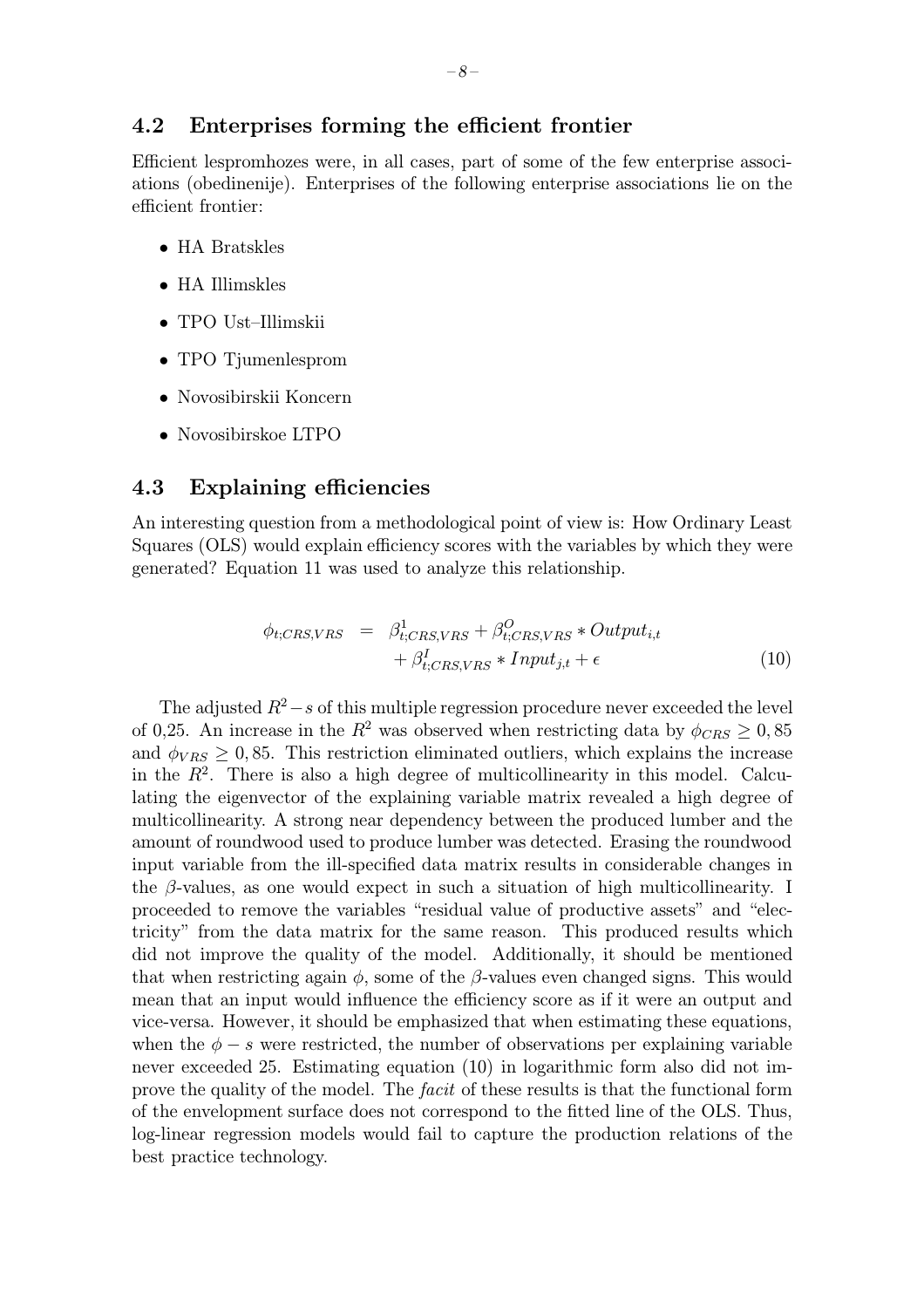It is in the nature of roundwood and lumber production that productivity and efficiency must change with the average log-volume and the average transportation distance from the logging site to the lower landing where logs are usually processed further. Furthermore, I had the variables coefficient-of-utilization-of-productivemachinery, amount-of-hardwoods-processed, average-stand-density, and geographic location at my disposal for analysis. There is no correlation between all these variables and the CRS or VRS efficiency score whatsoever. This is a rather sobering result and places a big question on the overall data quality, but could however, also be related to technical adjustment factors and the price structure under the planned economy system. More generally, one is inclined to put more trust in engineering than economic data. This is especially true for data from transition economies.

#### 4.4 Explaining scale inefficiencies

By pooling data and analyzing production categories separately, scale inefficiencies could not be explained with the size of output in neither physical nor financial terms. Although  $R^2 - s$  never exceeded the level of 0.4, the regression coefficients were always different from zero (significance level 10%) and the slopes were consistently positive. This is an indication for increasing returns to scale technologies. The estimation of a Cobb-Douglas production function also reveals increasing returns to scale technology. It can, thus, be concluded that on the enterprise level economies of scale were already present, but increased during transition.

## 4.5 Explaining efficiency decline

Linear multiple regression was used to explain efficiency decline. Relative and absolute decline of the explaining input and output variables were used. No linear model could be specified explaining a decline of  $\phi_{CRSVRS}$ . Adjusting for multicollinearity and restriction of data never yielded significant F-values and  $R^2 - s$  were also always below 0.4. Again the restricted equations were estimated with less than 25 observations per explaining variable.

## 4.6 Estimating Cobb-Douglas production functions

The efficiency score proved to be very useful to identify enterprises which were either very inefficient and should therefore not enter an overall production function of an entire sector, or which were in fact efficient, but some of the output was not recorded in the database at hand. For the econometric estimation of the production function of lespromhozes, data was restricted to efficiency scores  $\phi \geq 0.7$ . This range seems to be reasonable from glancing at the data and having some knowledge from visits to some of the enterprises listed in the analyzed data set.

A production function<sup>4</sup> was estimated in the Cobb-Douglas form according to equation 11:

<sup>&</sup>lt;sup>4</sup>The following abbreviations were used: L for labor, E for electrical energy, F for fuel, R for roundwood used for lumber production, and K for the residual value of productive assets.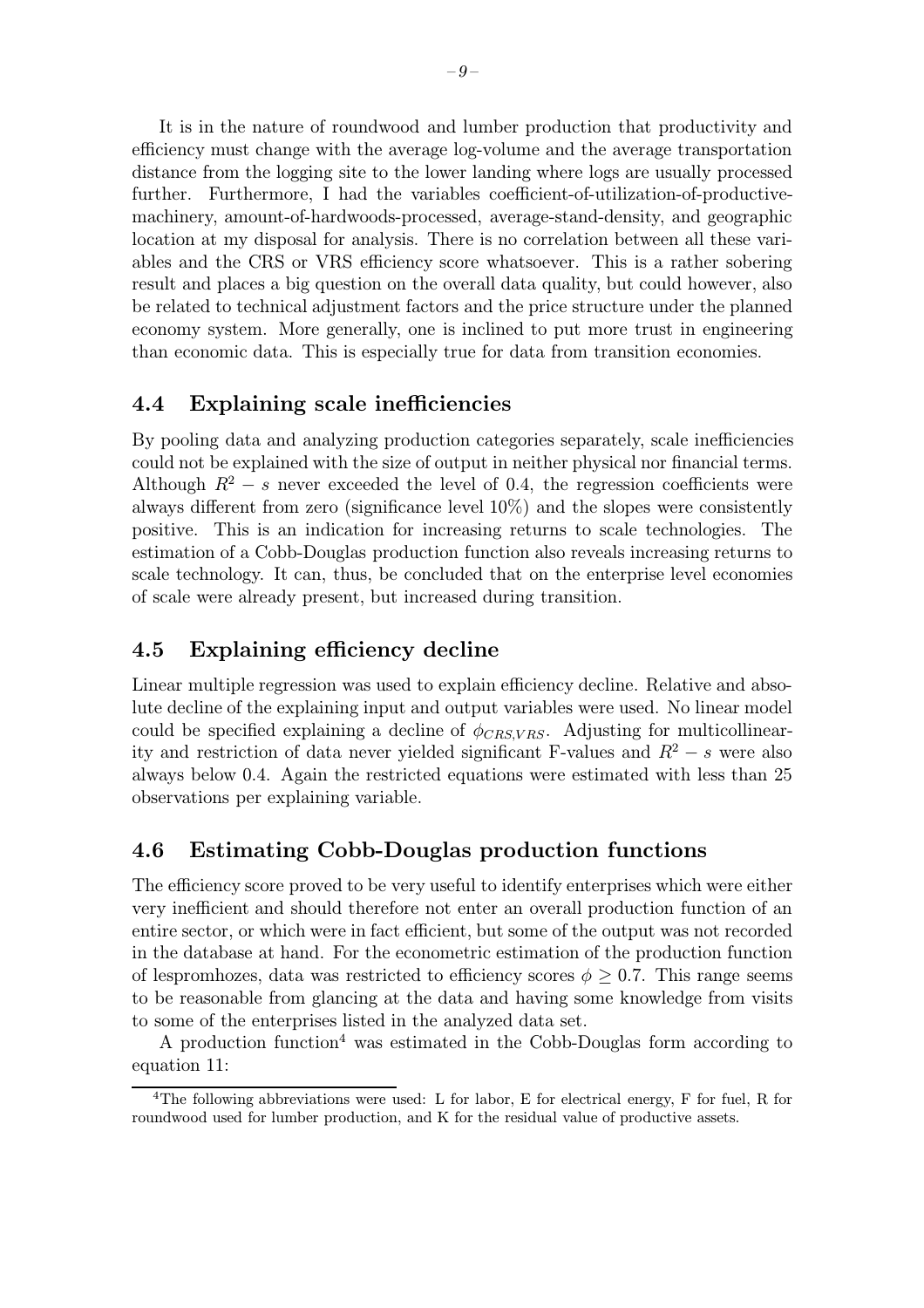$$
Y = e^{\beta_0} * L^{\beta_L} * E^{\beta_E} * F^{\beta_F} * R^{\beta_R} * K^{\beta_K} * e^u \tag{11}
$$

The estimated elasticities of the inputs are listed in Table 4. The  $R^2 - s$  of the OLS and the 2SLS were above 0.83 and all F-tests were significant for the estimated equations. In the unrestricted case the residuals of the OLS estimation were textbook-like normally distributed. The calculation of a 2SLS with the instruments L, E, F, R, K and the efficiency score did not virtually change the estimators on a two-digit precision level as can be seen in Table 4. But, using instrument variables, L, E, F, R, K, the average log-volume, the average transportation distance, and geographic location, the goodness of fit indicators did not improve. This might be due to a loss in the degrees of freedom and/or due to the data quality of the instruments. Enterprises were more capital and labor efficient in 1992, as can be seen from the capital and labor elasticities in the production functions.

Another possibility is to include the calculated efficiency scores directly in the Cobb-Douglas production function. The argument for a correction of the output is that we are more interested in the production function of efficient DMUs. By this we mean the technical potential, where managerial inefficiencies and inefficiencies due to demand shocks are excluded from the analysis. We are, in fact, interested in an hypothetical output  $Y^{hy} = Y * \phi^{-\alpha}$ , which would be observed if we correct for inefficiencies. The equation to be estimated is:

$$
Y^{hy} = Y * \phi^{-\alpha} = e^{\beta_0 + u} * \Pi_{i=1}^5 X_i^{\beta_i} * \phi^{-\alpha}
$$
\n(12)

Results of the estimation of equation 12 for 1989 are listed in Table 5. Estimates were made with the restricted,  $\phi_{CRS/VRS} \geq 0.7$ , and the unrestricted data set.

In comparing the results of the restricted estimation with equation 11, we find that the corrected version of the Cobb-Douglas function is less labor efficient, but more energy and fuel efficient. The goodness of fit also improved slightly by output correction. However, this can be due to an increase of multicollinearity by adding the efficiency score to the equation.

#### 4.7 The translog specification of the production function

In the search for the correct specification of a production function, several researchers use the translog specification. If we include the efficiency scores in the translog production function we obtain:

$$
logY_i = \alpha_0 + \sum_{i=1}^n \alpha_i logX_i + \sum_{i=1}^n \alpha_{ii} (logX_i)^2 + \sum_{i=1}^n \sum_{i>j} \alpha_{ij} logX_i logX_j - \alpha_{\phi_{VRS}} log\phi_{VRS}
$$
\n(13)

Due to a lack of data, not all inputs were used here for estimation. An estimation with all five inputs would have led to a situation where twenty estimators would have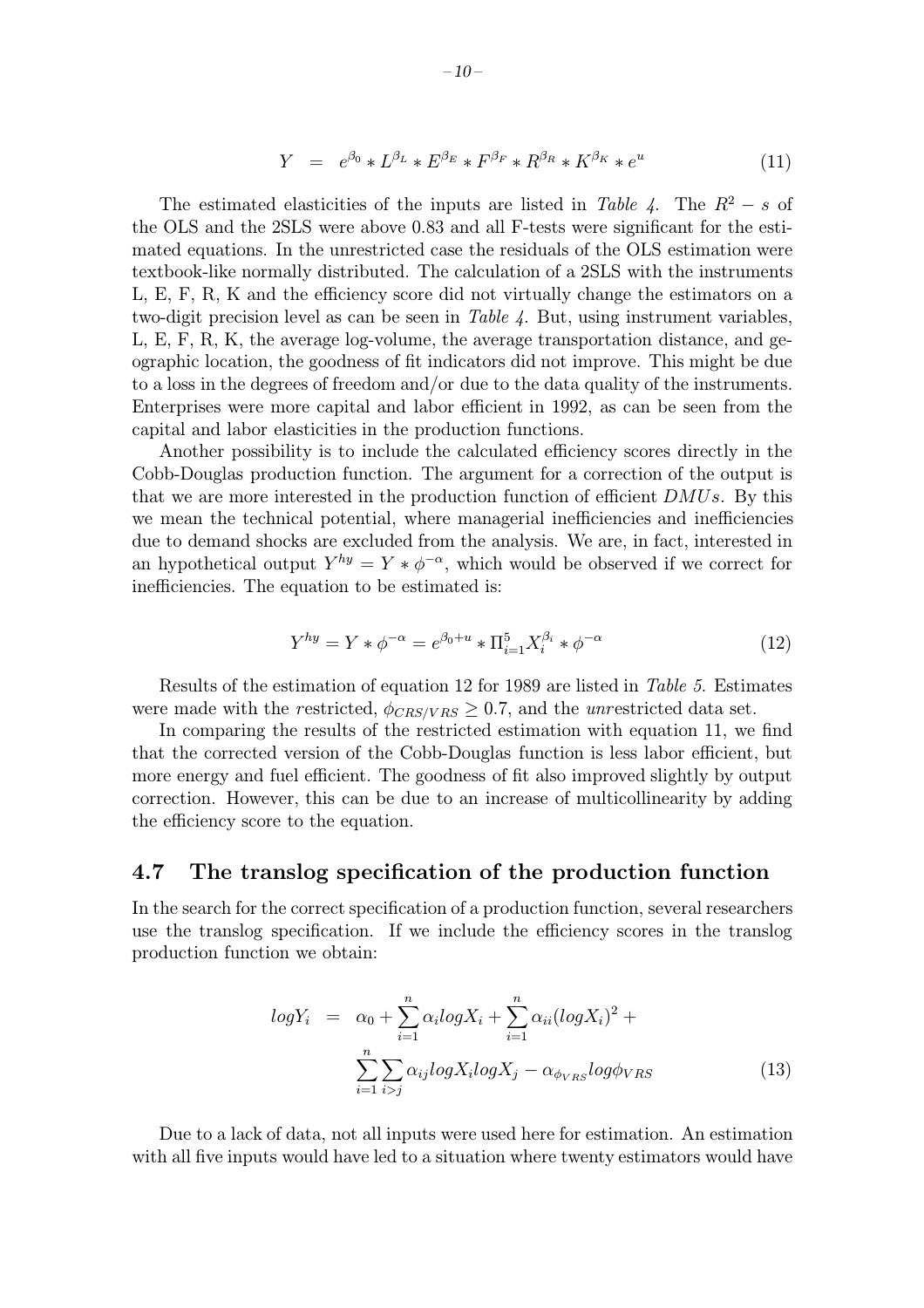|                | Cobb-Douglas  |            | 2SLS          |            |  |
|----------------|---------------|------------|---------------|------------|--|
| $\beta_{i,89}$ | unrestricted  | restricted | unrestricted  | restricted |  |
| $\beta_0$      | 1.5, 0.34     | 1.33, 0.38 | 1.5, 0.34     | 1.33, 0.38 |  |
| $\beta_L$      | 0.51, 0.1     | 0.64, 0.14 | 0.51, 0.1     | 0.64, 0.14 |  |
| $\beta_E$      | 0.03, 0.05    | 0.04, 0.05 | 0.03, 0.05    | 0.04, 0.05 |  |
| $\beta_F$      | 0.09, 0.04    | 0.06, 0.05 | 0.09, 0.04    | 0.06, 0.05 |  |
| $\beta_R$      | 0.07, 0.04    | 0.05, 0.05 | 0.07, 0.04    | 0.05, 0.05 |  |
| $\beta_K$      | 0.36, 0.07    | 0.32, 0.08 | 0.36, 0.07    | 0.32, 0.08 |  |
| $\mathbf n$    | 100           | 72         | 100           | 72         |  |
| Adjusted $R^2$ | 0.84          | 0.85       | 0.84          | 0.85       |  |
|                |               |            |               |            |  |
| $\beta_{i,92}$ | unrestricted  | restricted | unrestricted  | restricted |  |
| $\beta_0$      | 1.55, 0.5     | 1.35, 0.51 | 1.55, 0.5     | 1.35, 0.51 |  |
| $\beta_L$      | 0.8, 0.12     | 0.84, 0.12 | 0.8, 0.12     | 0.84, 0.12 |  |
| $\beta_E$      | 0.07, 0.06    | 0.08, 0.06 | 0.07, 0.06    | 0.08, 0.06 |  |
| $\beta_F$      | $-0.01, 0.05$ | 0.02, 0.05 | $-0.01, 0.05$ | 0.02, 0.05 |  |
| $\beta_R$      | $-0.01, 0.05$ | 0.05, 0.05 | $-0.01, 0.05$ | 0.05, 0.05 |  |
| $\beta_K$      | 0.43, 0.07    | 0.43, 0.08 | 0.43, 0.07    | 0.43, 0.08 |  |
| $\mathbf n$    | 104           | 101        | 104           | 101        |  |
| Adjusted $R^2$ | 0.83          | 0.84       | 0.83          | 0.84       |  |

Table 4: Estimated elasticities of a restricted and unrestricted Cobb-Douglas production function and a restricted and unrestricted 2SLS with the efficiency score in the instrument list for 1989 and 1992.

|           |  |  |  |  | Table 5: Estimated elasticities of equation 12 with restricted and unrestricted data |  |
|-----------|--|--|--|--|--------------------------------------------------------------------------------------|--|
| for 1989. |  |  |  |  |                                                                                      |  |

| $\varphi$           | $\beta_0, SE\beta_0$ | $\beta_L, SE\beta_L$ | $\beta_E$ , $SE\beta_E$ | $\beta_F$ , $SE\beta_F$ | $\beta_R, SE\beta_R$ |
|---------------------|----------------------|----------------------|-------------------------|-------------------------|----------------------|
| $\phi_{unrvRS}$     | 1.46, 0.33           | 0.44, 0.1            | 0.07, 0.05              | 0.14, 0.04              | 0.03, 0.04           |
| $\phi_{TVRS}$       | 1.3, .38             | 0.57, 0.14           | 0.08, 0.05              | 0.12, 0.5               | $-0.01, 0.05$        |
| $\phi_{\rm unrcns}$ | 1.44, 0.32           | 0.42, 0.1            | 0.08, 0.05              | 0.17, 0.04              | 0.01, 0.04           |
| $\phi_{TCRS}$       | 1.35,0.37            | 0.56, 0.14           | 0.09, 0.05              | 0.13, 0.05              | $-0.01, 0.05$        |
| $\phi$              | $\beta_K, SE\beta_K$ | $\alpha, SE\alpha$   | n                       | Adjusted $R^2$          | F-Prob               |
| $\phi_{unrVRS}$     | 0.37, 0.07           | 0.81, 0.29           | 99                      | 0.85                    | 0.0000               |
| $\phi_{TVRS}$       | 0.33, 0.08           | 1.2, 0.47            | 71                      | 0.86                    | 0.0000               |
| $\phi_{\rm unrcns}$ | 0.37, 0.07           | 1.28, 0.34           | 99                      | 0.86                    | 0.0000               |
| $\phi_{TCRS}$       | 0.32, 0.08           | 1.45, 0.46           | 71                      | 0.86                    | 0.0000               |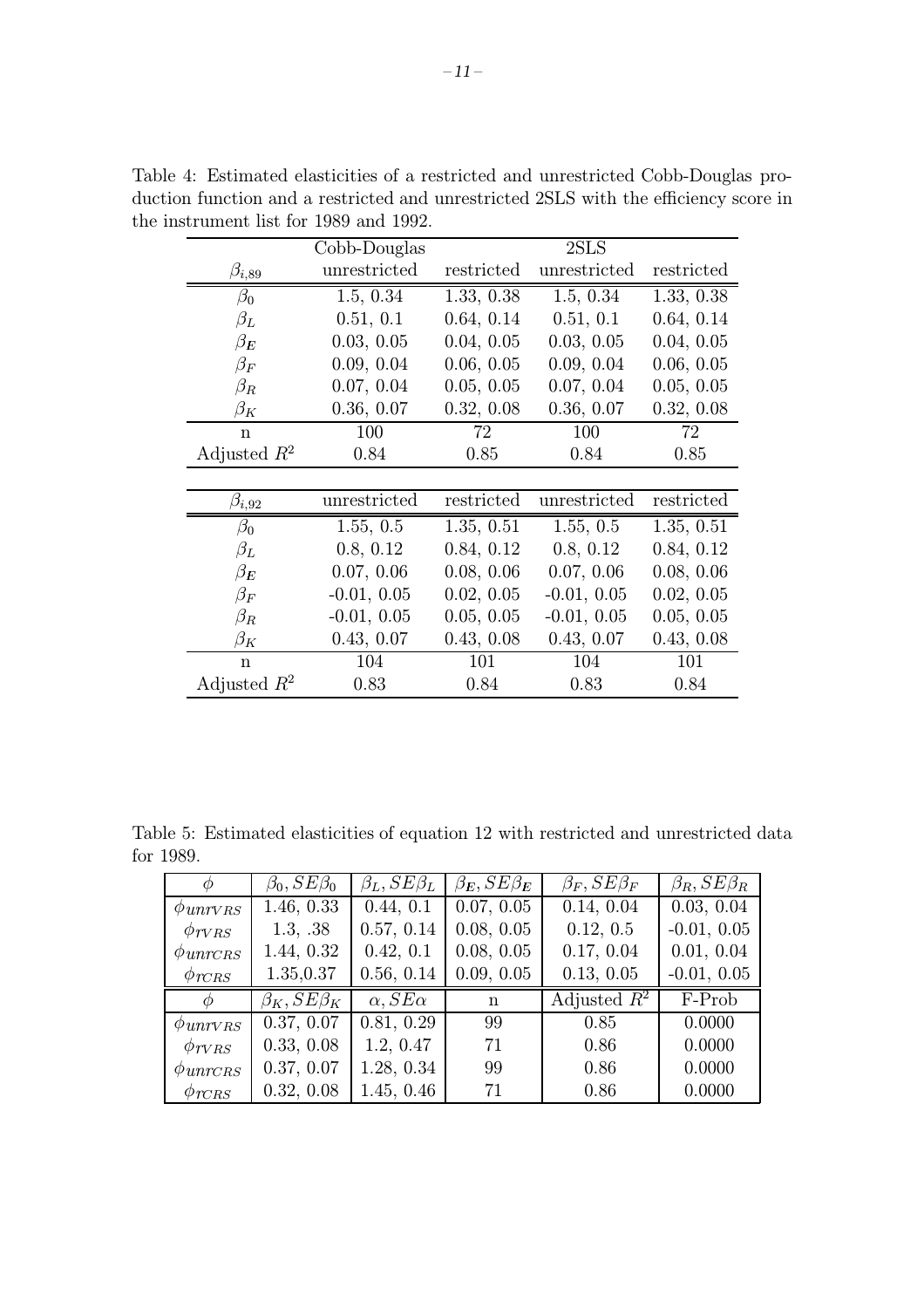to be estimated with less than hundred observations. For this reason, equation 13 was estimated with L, F, K only.

The estimators of equation 13 are not consistent with the observation made with the Cobb-Douglas production function, L, namely, enters in the translog equation negative, but it is not significantly different from zero. Correction for inefficiency,  $\alpha_{\phi_{VBS}} \geq 0$ , does not lead to great differences in the estimated equation (Table 6). Restriction of the data set brings about larger differences in the estimators. Cross elasticities in the equation with  $\alpha_{\phi_{VBS}} \geq 0$  are significantly different from zero in the unrestricted case. For all other estimators, no such pattern could be observed. Removing the outliers by data restriction, the coefficients of the estimated multiple regression change considerably. It seems that there are not enough observations to estimate equation 13 consistently. Also, the large degree of multicollinearity may account for this instability of the specified model.

|                       | unrestricted              |                              | restricted                |                              |
|-----------------------|---------------------------|------------------------------|---------------------------|------------------------------|
| $\alpha$              | $\alpha_{\phi_{VRS}} = 0$ | $\alpha_{\phi_{VRS}} \geq 0$ | $\alpha_{\phi_{VRS}} = 0$ | $\alpha_{\phi_{VRS}} \geq 0$ |
| $\alpha_0$            | 0.76, 1.6                 | 0.69, 1.54                   | $-2.63, 2.94$             | $-2.99, 2.82$                |
| $\alpha_L$            | $-0.33, 0.71$             | $-0.19, 0.68$                | $-0.14, 1.4$              | $-0.44, 1.351$               |
| $\alpha_F$            | 0.61, 0.3                 | 0.6, 0.29                    | 1.01, 0.4                 | 1.02, 0.38                   |
| $\alpha_K$            | 0.73, 0.58                | 0.67, 0.56                   | 1.08, 0.75                | 1.4, 0.72                    |
| $\alpha_{LL}$         | 0.12, 0.15                | 0.07, 0.15                   | $-0.04, 0.24$             | $-0.07, 0.23$                |
| $\alpha_{FF}$         | 0.04, 0.02                | 0.04, 0.02                   | 0.03, 0.03                | 0.03, 0.03                   |
| $\alpha_{KK}$         | $-0.15, 0.09$             | $-0.18, 0.09$                | $-0.24, 0.12$             | $-0.28, 0.11$                |
| $\alpha_{LF}$         | $-0.34, 0.13$             | $-.37, 0.13$                 | $-0.36, 0.19$             | $-0.36, 0.18$                |
| $\alpha_{LK}$         | 0.24, 0.22                | 0.3, 0.22                    | 0.44, 0.28                | 0.53, 0.28                   |
| $\alpha_{FK}$         | 0.1, 0.06                 | 0.13, 0.06                   | 0.09, 0.08                | 0.09, 0.08                   |
| $\alpha_{\phi_{VRS}}$ | $\theta$                  | 0.34, 0.13                   | $\left( \right)$          | 1.09, 0.39                   |
| n                     | 108                       | 106                          | 72                        | 71                           |
| adj R <sup>2</sup>    | 0.85                      | 0.86                         | 0.85                      | 0.86                         |
| F-Prob                | 0.0000                    | 0.0000                       | 0.0000                    | 0.0000                       |

Table 6: Estimated elasticities of a translog production function, equation 13, with restricted and unrestricted data in corrected and uncorrected form for 1989.

The task of explaining the production decline was not undertaken due to the fact that the published ruble/dollar exchange rates did not reflect economic reality and led to odd results. Additionally, two observations at one time would not be sufficient to use panel data techniques.

## 5 Discussion

DEA results proved to be useful in the following ways:

- ranking enterprises according to their efficiency scores;
- identifying the efficient frontier of enterprise categories;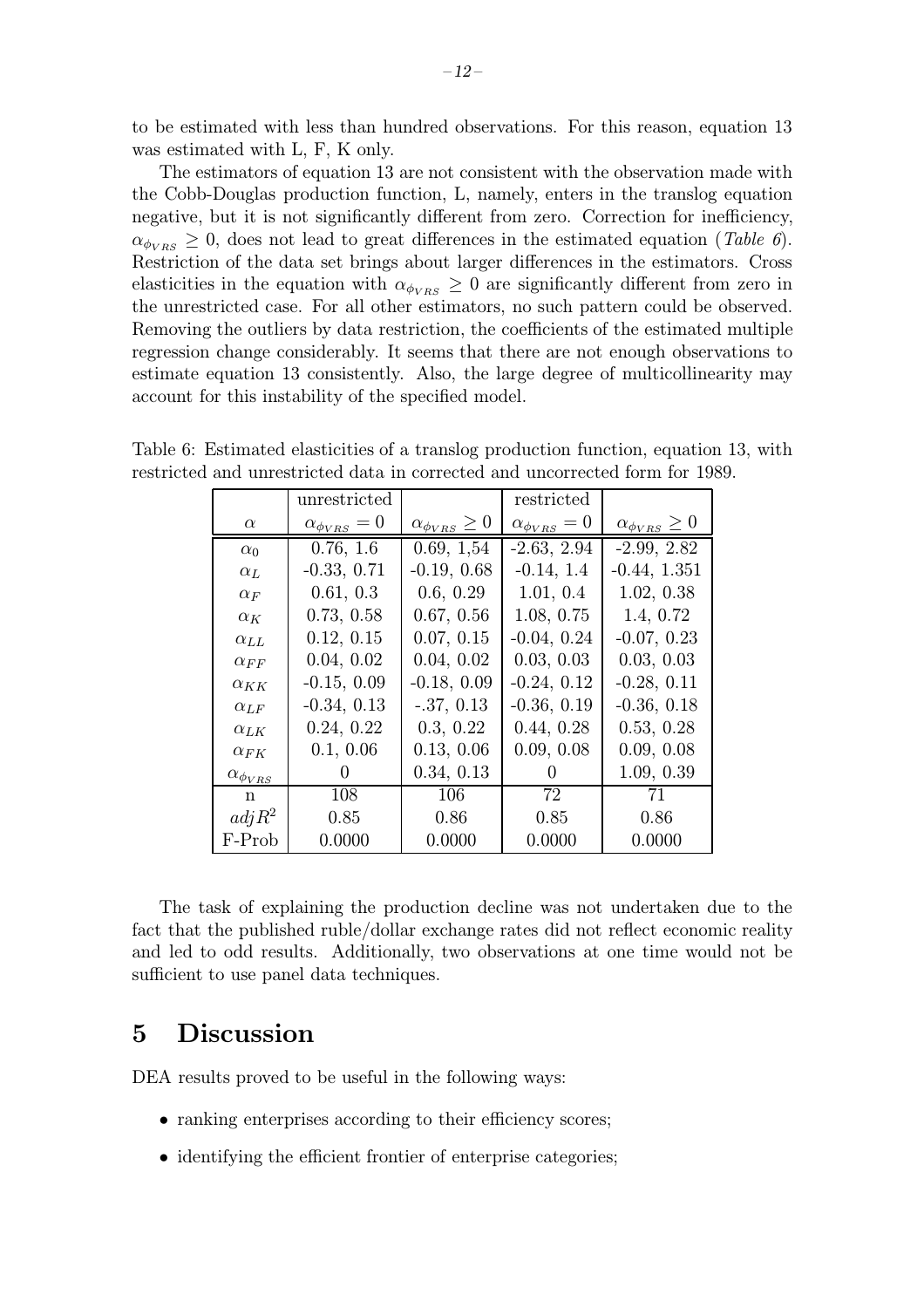- quantifying scale inefficiencies;
- identifying outliers; and
- specifying production functions.

The DEA program was programmed in such a way that any given enterprise can be compared with its peers. Peers, in this context, are enterprises which form the efficient frontier. Inefficient  $DMUs$  are then compared to these peers. It is especially important to reach a "fair" ranking of  $DMUs$ , which allows us to cluster enterprises, not only according to their efficiency score, but also according to their peers given a certain output category. DEA compares enterprise of a single enterprise category. Enterprises of a certain input/output category do not change efficiency scores of other input/output categories when running the computation with a data set which comprises all enterprise categories.

DEA constructs a production frontier and measures efficiency relative to the constructed frontier. Subject to certain assumptions about the structure of the production technology, it envelops the data as tight as possible. Enterprises which are fully efficient,  $\phi = 1$ , form the efficient frontier. In the CRS setup the efficiency frontier can be calculated by a linear transformation of the efficient enterprise(s). In a theoretical 3-D representation, the envelope has the form of a cone. In the VRS setup, convex combinations of the efficient enterprises form the efficient frontier — a convex hull. In micro-economic terminology, the efficient frontier is the best proxy for the production possibility set. In this way, the DEA gives us the direct production possibility set in a multiple input/output framework.

A shortcoming of DEA is that it is not a stochastic concept. Differences in management decisions and environmental circumstances causes enterprises to deviate from the production possibility set. What is interpreted as a residual in an econometric framework, is interpreted as inefficiency in a DEA framework. Inefficiencies calculated via DEA are not interpreted as a stochastic random variable, whereas residuals from OLS represent disturbances, left out factors, efficiency differences, functional form discrepancies, and errors of measurement. Econometric models measure the distance of an enterprise to the fitted line by OLS. In contrast, in a DEA framework the distance of the enterprise to the practical production possibility frontier is measured using a LP program. However, deviations from the production frontier might not be entirely under the control of the DMU being studied. An unusually high number of random equipment failures, or simply bad weather, appear to the analyst as inefficiency. Additionally, any error or imperfection in the specification of the model could translate into increased inefficiency measures.

In applying DEA, one also avoids the fundamental problem, that with OLS one cannot really treat the right hand variables as independent variables. The inputs are not under the control of the researcher but are chosen by the producers themselves.<sup>5</sup> Economics is not a scientific experiment, although for the data at hand one could actually argue about the planned economy fulfilling this criterium.

Economics of scale is a very important issue in economic analysis and usually finds its expression in the production function. If the sum of the exponents of the

<sup>5</sup>For a more detailed discussion of these problems, see Griliches and Mairesse (1995).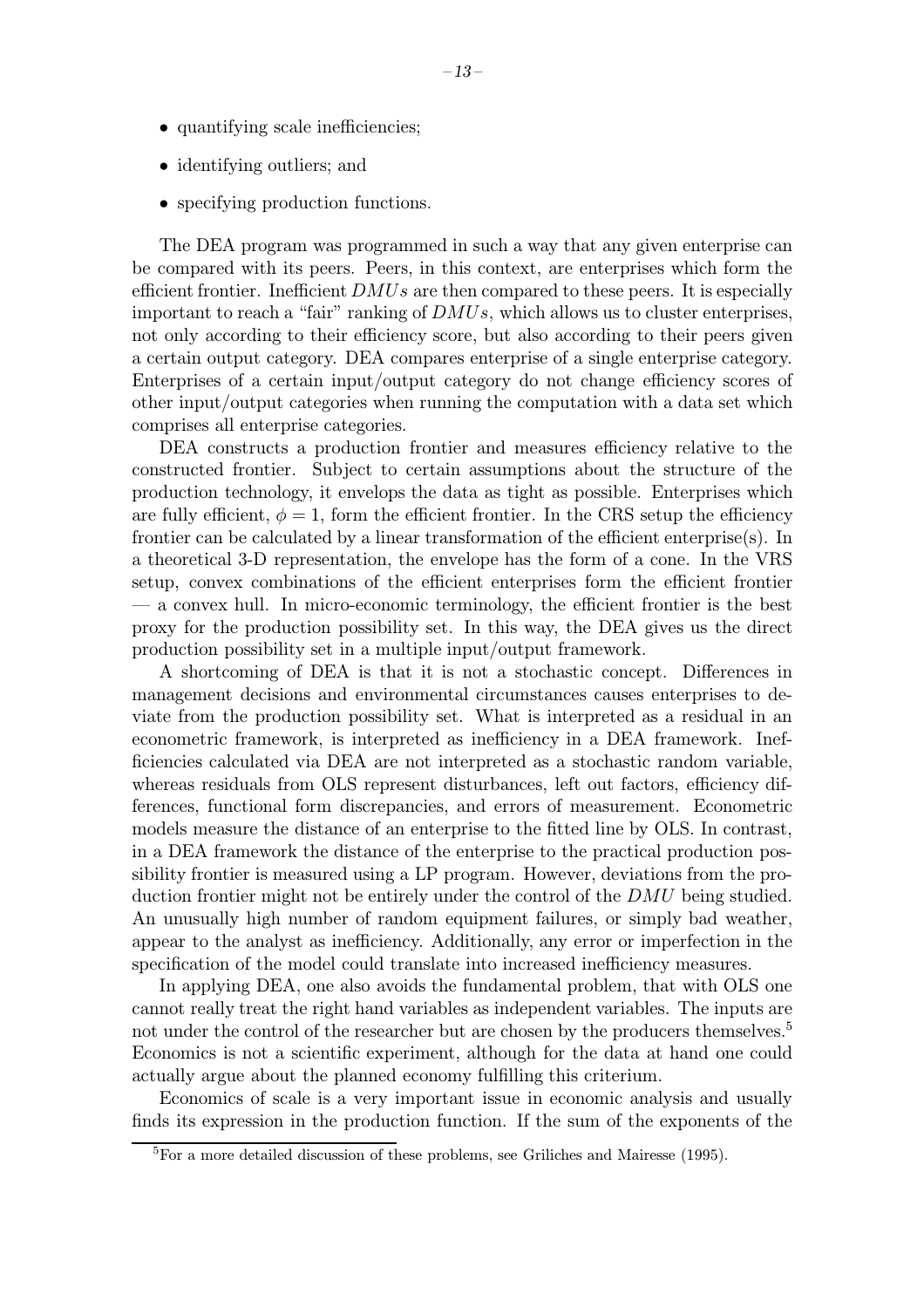Cobb-Douglas production function is larger than one, one is confronted with increasing returns to scale production technology. The estimated production function for the Siberian lespromhozes also shows increasing returns to scale technology. However, scale inefficiency scores do not indicate any correlation of scale inefficiency with the size of output. This weak correlation could also be due to the fact that there is no linear relationship. By plotting scale inefficiency against output in both physical and financial units in pooled and unpooled form, no indication of any specific functional form was detected. The picture was rather stochastic. Nevertheless, it was noticed that there were always some absolute "stars" within each enterprise category which were usually very large enterprises working with high productive western technology. These enterprises were fully VRS and CRS efficient. There were always downward sloping regression coefficients of regressions explaining scale inefficiencies with the size of output. This observation is consistent with increasing returns to scale Cobb-Douglas technology. Returns to scale are more pronounced in the wood-working industry. Larger producers in the wood-working industry were more efficient and productive than small producers. Statistical analysis of branches in the wood-working industry, other than the lespromhozes, is not very sensible because there are too fewenterprises to be analyzed. DEA, on the other hand, can be applied to such small data sets.

DEA proved to be helpful in identifying outliers. DEA stands and falls with data quality but, at the same time, it is a very useful tool to analyze data quality. It is not a great secret that one of the reasons of the sharp output decline of almost all transition economies was that production data from enterprises were not reported correctly to the statistical organs. A working system of inter-enterprise coordination of cheating was established at that time. For the estimation of a production function of the Siberian forest industry, it was important to exclude enterprises which had incredibly high or low productivity. Such outliers can easily be identified by DEA. One faces either the situation where one "super-efficient" enterprise dominates the rest of the enterprises, or a number of very inefficient enterprises are present in the data set to be analyzed. In forestry terminology, one can speak of a positive or negative selection process. In the first case, one needs to eliminate the "superefficient" enterprise and rerun the program. In the second case, one only needs to restrict the data set to be further analyzed to a certain efficiency level. Another strategy of identifying outliers is to use an engineering approach. These are simple mathematical models which predict the practical labor and energy inputs for a given output. In these models, the inputs are adjusted for a number of environmental and geomorphological parameters. DEA and the engineering approach showed similar results which are not presented in this paper.

In the search for the correct specification of a production function with the limited and uncertain data at hand, several different approaches were used. Some of these approaches are not standard practice and need to be discussed or even dismissed. One strategy was to use a Cobb-Douglas specification. Outliers were removed from the data set by restricting the  $DMUs$  to be analyzed to a certain efficiency level. No "positive" or "super-efficient" outliers were detected. The calculation of a 2SLS with the efficiency score in the set of instruments virtually did not change the estimated elasticities of the Cobb-Douglas production function. From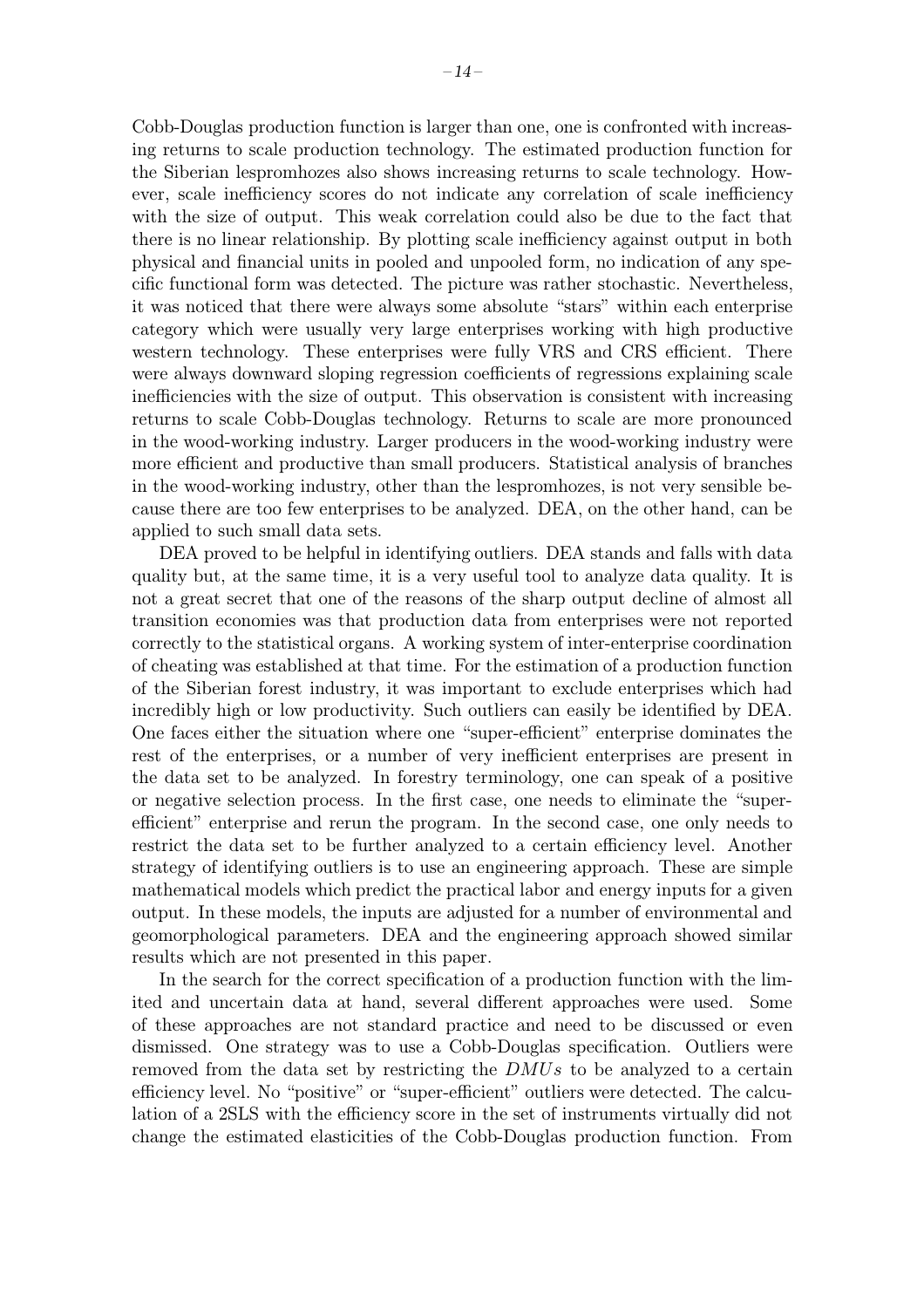the production function, it can be concluded that enterprises were more capital and labor efficient in 1992. At that time, the first wave of workers leaving the enterprises to work for the private sector, was already over and appeared in the analyzed data. Assets were also seriously evaluated in order to be "prepared" for the mass privatization in subsequent years. Another way to include the inefficiency scores was to directly use them in the set of explaining variables. This has the effect that the output is corrected for its inefficiency and is therefore moved closer to the efficient frontier. This has the effect that the elasticities for labor are smaller and the elasticities for electric energy and fuel use are larger compared to the Cobb-Douglas function. Unfortunately, there was no functional relationship between the efficiency scores and other external variables like average log-volume, average transportation distance, coefficient of utilization of basic machinery, and share of hardwoods processed and were, therefore, not used in a more elaborate model. Including such variables in such a model would, of course, have been very sensible.

The other functional form of the production function that was used is a translog specification, which usually fits data better. The translog equation was also estimated with the restricted and unrestricted data set. Additionally, it was estimated with and without the correcting efficiency scores like in the Cobb-Douglas case. It was hoped that, via this estimation, one could quantify the rates of substitution between the input variables. Cross-products of the input variables and the efficiency scores was not thought to be sensible and were, therefore, not included in the model estimation. The elasticity of labor always enters negative, although not significantly different from zero, translog production function. Generally, hardly any coefficient was statistically different from zero. It is believed that coefficients of the translog specification do not correspond to the true model due to the fact that the number of observations was not sufficient and due to the high degree of multicollinearity.

## 6 Conclusion

Transition has revealed large scale inefficiencies of industrial production in the Russian Federation. In comparing Russian technology to western technology, efficiency gaps are huge. Physical labor productivity is lower in Russia by a factor of 6 to 40. For example, the introduction of a one man operating harvester technology could replace 40 Russian chainsaw loggers. This simple fact will have large impacts on future labor markets and the economics of rural areas and cities that are dominated by forest industrial enterprises. But, also the competitive position of forest industries will dramatically change as soon as restructuring and technological upgrading will occur on a larger scale. Current results already show that productivity differences between western and Russian technology are large; although compared to the productivity of current western technology,the efficiency gap within Russia is still rather small. It is expected that newtechnology combined with a significantly changed demand structure for Russian forest products will completely change the geography and structure of the Russian forest sector. The analysis revealed that the technological superiority and the geographic location are the main determinants of economic success.

Due to the fact that economies of scale became more pronounced during transi-